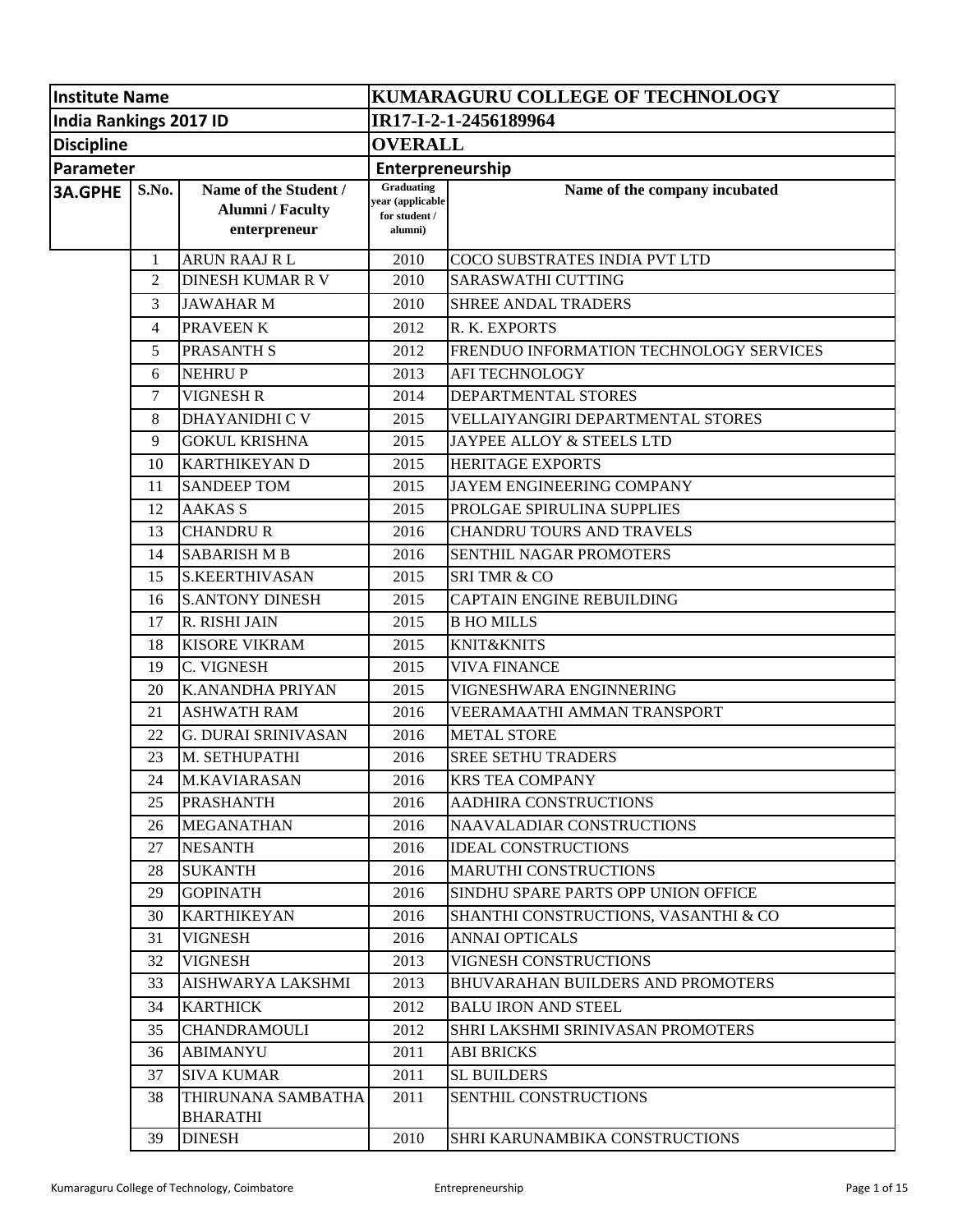| <b>3A.GPHE</b> | S.No. | Name of the Student /<br><b>Alumni / Faculty</b><br>enterpreneur | Graduating<br>year (applicable<br>for student /<br>alumni) | Name of the company incubated        |
|----------------|-------|------------------------------------------------------------------|------------------------------------------------------------|--------------------------------------|
|                | 40    | <b>AAREEF</b>                                                    | 2010                                                       | <b>SUPREME DESIGNERS</b>             |
|                | 41    | <b>ARUN</b>                                                      | 2010                                                       | <b>ARLAN CONSTRUCTIONS</b>           |
|                | 42    | <b>RAJ KUMAR</b>                                                 | 2009                                                       | <b>BRICKS AND BLOCKS</b>             |
|                | 43    | <b>JAGADESH</b>                                                  | 2009                                                       | <b>AARAH CONSTRUCTIONS</b>           |
|                | 44    | <b>ABDUL</b>                                                     | 2009                                                       | <b>AAA CONSULTANCY</b>               |
|                | 45    | <b>IMMANUEL RAJAGOPAL</b>                                        | 2008                                                       | <b>IMMAN CONSTRUCIONS</b>            |
|                | 46    | <b>MAAHESH</b>                                                   | 2008                                                       | SREE KRISHNA FLOORS AND PAVERS       |
|                | 47    | <b>RANJITH KUMAR</b>                                             | 2008                                                       | <b>AVR ASSOCIATES</b>                |
|                | 48    | <b>SIVA SANKAR</b>                                               | 2008                                                       | <b>VETRI CONSTRUCTIONS</b>           |
|                | 49    | <b>SUBRAMANIAN</b>                                               | 2008                                                       | <b>SUBU CONSTRUCTIONS</b>            |
|                | 50    | <b>RAMAKRISHNAN</b>                                              | 2008                                                       | <b>KRISHNA CONSTRUCTIONS</b>         |
|                | 51    | <b>MANOJ KRISHNA</b><br><b>KUMAR</b>                             | 2006                                                       | <b>CORAL CREST BUILDERS</b>          |
|                | 52    | <b>VISHWANATH</b>                                                | 2012                                                       | <b>VISHWA SURVEY WORKS</b>           |
|                | 53    | <b>NAVEENAS</b>                                                  | 2016                                                       | SRI GEETHAM ENTERPRISES              |
|                | 54    | <b>KIRTHICKA G</b>                                               | 2016                                                       | <b>LORRY TRANSPORTS,</b>             |
|                | 55    | <b>VARUNKUMAR A</b>                                              | 2016                                                       | <b>VARUN KUMAR STORES</b>            |
|                | 56    | <b>SHAHANAS PARVEEN I</b>                                        | 2016                                                       | DASTHAKEER SHAHEEB WASTE PAPER STORE |
|                | 57    | <b>TARAINE.M</b>                                                 | 2016                                                       | SRI ABINAYA & CO                     |
|                | 58    | SUNDRA MEENAKSHI.G                                               | 2016                                                       | <b>RHR HOTEL</b>                     |
|                | 59    | <b>RAGAVENDRAN K.P</b>                                           | 2016                                                       | SRI VELUMANI JEWELLWERS              |
|                | 60    | SHIVARANJANI.E                                                   | 2016                                                       | <b>MAHARAJA RICE MILL</b>            |
|                | 61    | SARANRAJ.A                                                       | 2016                                                       | <b>BALU SARAN TEXTILES</b>           |
|                | 62    | SHUNMUGAPRIYA.T                                                  | 2016                                                       | <b>VASANTHAM PROMOTERS</b>           |
|                | 63    | <b>AAKASHT</b>                                                   | 2016                                                       | <b>NAVLES TECH,</b>                  |
|                | 64    | <b>NANDHAKUMAR S</b>                                             | 2016                                                       | <b>VALVOM VALARVOM AGENCIES</b>      |
|                | 65    | <b>DINESH KUMAR M</b>                                            | 2016                                                       | <b>VEGETABLE BUSINESS</b>            |
|                | 66    | <b>GOWTHAM P</b>                                                 | 2016                                                       | AMAR FINANCE CORPORATION             |
|                | 67    | <b>ANNAMALIA</b>                                                 | 2016                                                       | <b>JEWELLERY FINANCE</b>             |
|                | 68    | <b>GOPIKA HARINI S</b>                                           | 2016                                                       | <b>SRI KRISHNA AGRO TRADERS</b>      |
|                | 69    | <b>ARVINDH BALAJI R</b>                                          | 2016                                                       | <b>RCGA INTERNATIONAL</b>            |
|                | 70    | <b>BALACHANDAR K</b>                                             | 2016                                                       | <b>AJANTHA TEXTILE</b>               |
|                | 71    | <b>CHAKKRAVARTHIPR</b>                                           | 2016                                                       | <b>CHAKRA VTL PUMPS</b>              |
|                | 72    | <b>FAIZAL ISAAN A</b>                                            | 2016                                                       | <b>S A VEGETABLES</b>                |
|                | 73    | <b>GOWTHAM S</b>                                                 | 2016                                                       | SRINIVASA METALS,                    |
|                | 74    | HARI PRIYA A                                                     | 2016                                                       | <b>COTTON COMMISSION AGENT</b>       |
|                | 75    | <b>KARTHIKEYAN B</b>                                             | 2016                                                       | MANGIARKARASI SCHOOL OF COMMERCE     |
|                | 76    | <b>KRISHNA PRIYA E</b>                                           | 2016                                                       | KRISHNA HOLLOW BLOCKS                |
|                | 77    | <b>MADHU VENKATESH</b>                                           | 2016                                                       | 34, SURYA GARDEN,                    |
|                | 78    | <b>MANJUP</b>                                                    | 2016                                                       | <b>KPS FINANCE</b>                   |
|                | 79    | MURALIDHARAN G                                                   | 2016                                                       | <b>SV ASSOCIATES</b>                 |
|                | 80    | <b>NARMADA R</b>                                                 | 2016                                                       | <b>NARMADA ENTERPRISES</b>           |
|                | 81    | <b>NAVAYUGA</b>                                                  | 2016                                                       | <b>HARDWARES</b>                     |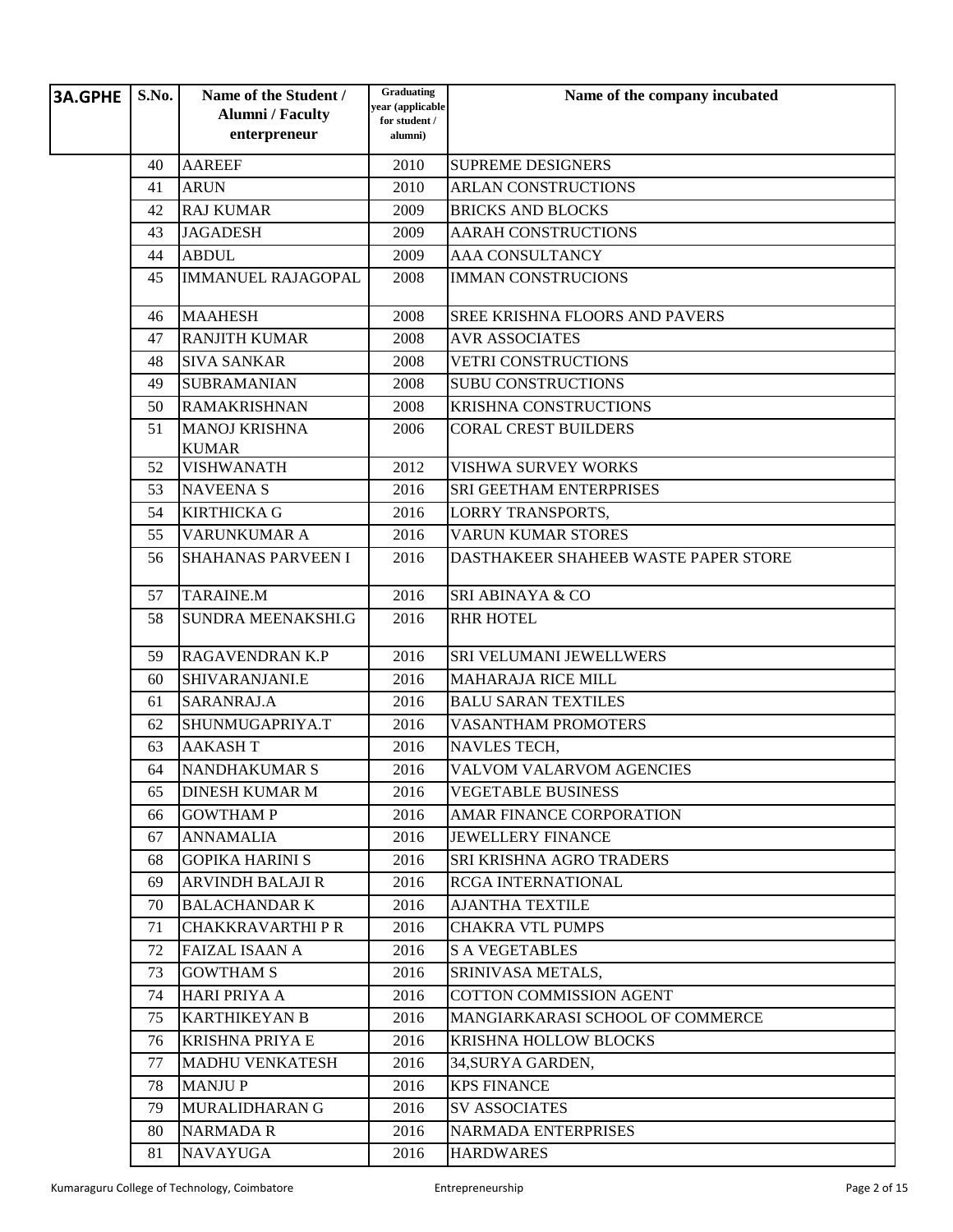| <b>3A.GPHE</b> | S.No. | Name of the Student /                       | Graduating<br>year (applicable | Name of the company incubated                  |
|----------------|-------|---------------------------------------------|--------------------------------|------------------------------------------------|
|                |       | <b>Alumni</b> / Faculty                     | for student /                  |                                                |
|                |       | enterpreneur                                | alumni)                        |                                                |
|                | 82    | PRAVEEN KUMAR                               | 2016                           | <b>LORRY FINANCE</b>                           |
|                | 83    | <b>S.RAJESH</b>                             | 2016                           | HOUSEHOLD INSTALMENT                           |
|                | 84    | <b>T.SHRINANDHINI</b>                       | 2016                           | POULTRY,                                       |
|                | 85    | <b>UMESH.B</b>                              | 2016                           | <b>CORDOMOM BUSINESS</b>                       |
|                | 86    | VASUDEVAN.B.V                               | 2016                           | <b>TEXTILE BUSINESS</b>                        |
|                | 87    | VIDHYASREE.R                                | 2016                           | <b>IRON SCRAP BUSINESS</b>                     |
|                | 88    | <b>DINESH S</b>                             | 2011                           | TONER INTERIORS AND DESIGNS                    |
|                | 89    | <b>ARVINDH S</b>                            | 2012                           | <b>HIREHAPPI</b>                               |
|                | 90    | <b>GAUTAM M</b>                             | 2012                           | <b>STAYHAPPI</b>                               |
|                | 91    | <b>MANOJ VISHNU KANTH</b><br>KR             | 2011                           | <b>TVS MAIN DEALER</b>                         |
|                | 92    | <b>DINESH MADHANVEL S</b>                   | 2013                           | <b>JEWELLERY SHOP</b>                          |
|                | 93    | <b>NIVEDHAN</b>                             | 2013                           | STELLAR STATION INCORP GARMENT TEXTILE COMPANY |
|                | 94    | PRAVIN RANJITH D                            | 2012                           | <b>TEXTILE BUSINESS</b>                        |
|                | 95    | <b>MOHANAVEL T</b>                          | 2013                           | <b>KKA TRANSPORT</b>                           |
|                | 96    | <b>ASHOK KUMAR V K</b>                      | 2015                           | ARASAN SAPTHAGIRI FINANACE                     |
|                | 97    | VIGNESHWARKS                                | 2015                           | <b>SST TRANSPORT</b>                           |
|                | 98    | KAUSHICK KK                                 | 2015                           | COIMBATORE NET COMMUNICATION                   |
|                | 99    | <b>PRASANTH G</b>                           | 2013                           | VIDTHYA VIKAS HIGHER SECONDARY SCHOOL          |
|                | 100   | <b>ASHWIN</b>                               | 2013                           | I2 SOFTWARE TECH SOLUTIONS PRIVATE LIMITED.    |
|                |       | <b>KRISHNAMOORTHY</b><br>NIRESH GUNASEKARAN |                                | <b>HOPE FACTORY</b>                            |
|                | 101   |                                             | 2005                           |                                                |
|                | 102   | <b>HAARISH J</b>                            | 2010                           | <b>BJ ELECTRONICS PVT. LTD</b>                 |
|                | 103   | PRANAV KRISHNA                              | 2014                           | I2 SOFTWARE TECH SOLUTIONS PRIVATE LIMITED.    |
|                | 104   | <b>KARTHIK V N</b>                          | 2000                           | HITECCAARTONS INDIA PVT. LTD.                  |
|                | 105   | N.D. PRABHU                                 | 2000                           | <b>SIX PHRASE</b>                              |
|                | 106   | SRINIVASAN SAMPATH                          | 1997                           | EMTARANG TECHNOLOGY LABS PVT. LTD              |
|                | 107   | <b>BHARANI KUMAR C</b>                      | 2001                           | JAYACHANDRAN INDUSTRIES (P) LTD                |
|                | 108   | <b>T.DEEPAK KUMAR</b>                       | 2011                           | <b>JK TRADING COMPANY</b>                      |
|                | 109   | <b>K V PRAVEEN</b>                          | 2011                           | <b>STYLE FREAKZ</b>                            |
|                | 110   | <b>T P VIMALINIYAN</b>                      | 2006                           | <b>SELF EMPLOYED</b>                           |
|                | 111   | <b>DENESHBABU G</b>                         | 2008                           | ORGANIC FARMING                                |
|                | 112   | <b>VIJAY MOHANDAS</b>                       | 1997                           | <b>SIVASAKTHI PAPERS</b>                       |
|                | 113   | <b>ANAND KUMAR V</b>                        | 1999                           | RENUKA MACHINE WORKS                           |
|                | 114   | <b>NITHYA</b>                               | 2000                           | <b>MAK CONTROLS AND SYSTEMS</b>                |
|                | 115   | <b>JAGADISHCHANDRABOS</b><br>E.B            | 2000                           | YAGNAMAYAYA INSTITUTE                          |
|                | 116   | <b>K.JAISHANKAR</b>                         | 1990                           | INDUS INSTUMENTS CHENNAI                       |
|                | 117   | <b>RAJKUMAR</b>                             | 2012                           | <b>ASTRUM HOME TEXTILES</b>                    |
|                | 118   | <b>ASHOKBABU</b>                            | 1990                           | E-CON SYSTEMS INDIA PVT. LTD                   |
|                | 119   | <b>SHABEER RASHEED</b>                      | 2001                           | HMICRO INDIA PVT LTD                           |
|                | 120   | <b>AASIM SHERIFF</b>                        | 2016                           | <b>M.B.D. BUS SERVICES</b>                     |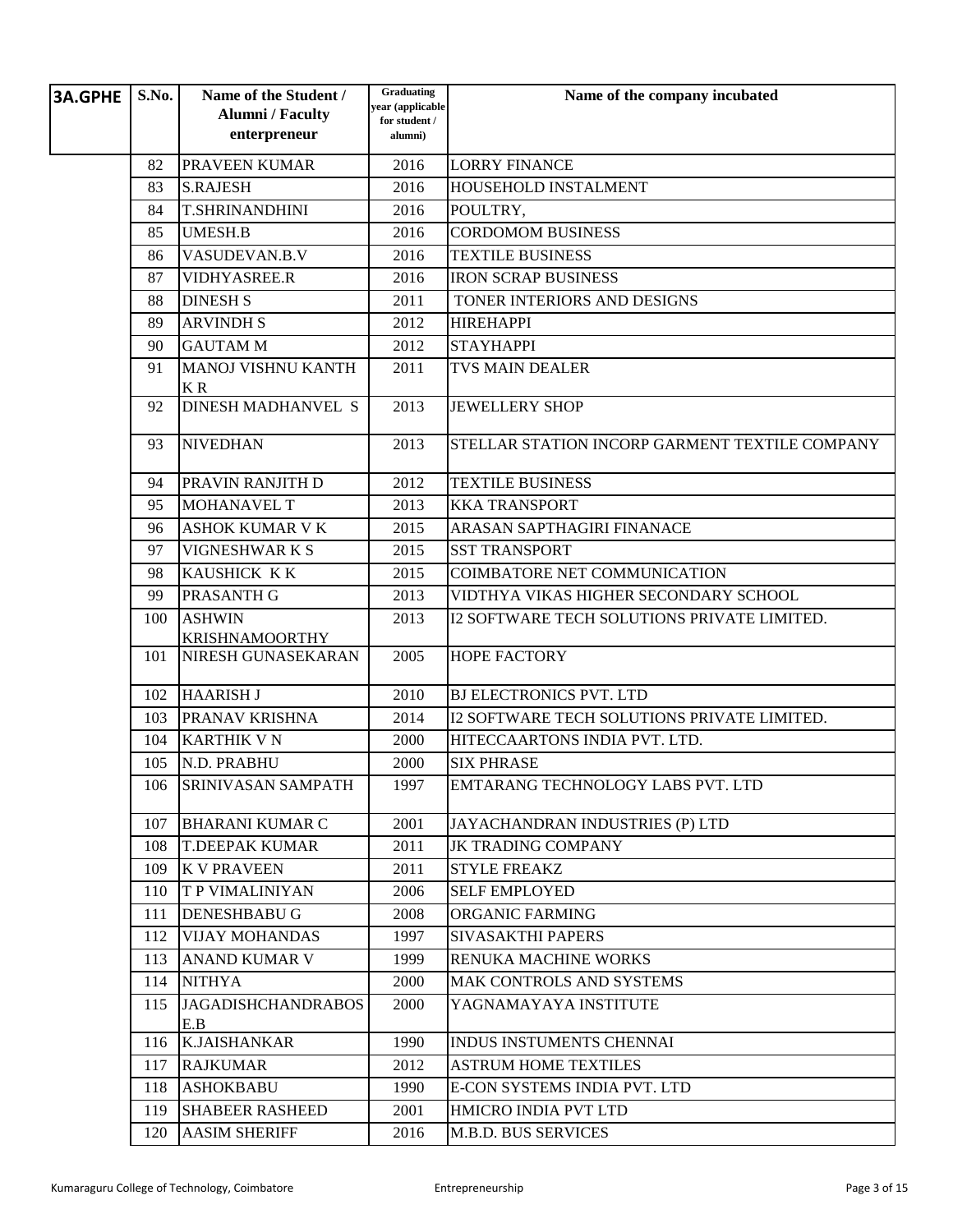| <b>3A.GPHE</b> | S.No. | Name of the Student /<br><b>Alumni</b> / Faculty | Graduating<br>year (applicable | Name of the company incubated          |
|----------------|-------|--------------------------------------------------|--------------------------------|----------------------------------------|
|                |       | enterpreneur                                     | for student /<br>alumni)       |                                        |
|                | 121   | <b>SUJITHA S</b>                                 | 2015                           | <b>SEEGAR FURNITURES</b>               |
|                | 122   | <b>SHRUTHI B</b>                                 | 2015                           | THE SURUKU PAI SHOP                    |
|                | 123   | <b>AASHISH S GUNDESHA</b>                        | 2015                           | ROHINI TRADING COMPANY                 |
|                | 124   | <b>ANKUSH D JAIN</b>                             | 2015                           | ARIHANT PIPES AND FITTINGS             |
|                | 125   | <b>NAVANEETHAN N</b>                             | 2013                           | <b>STAR AUTO FINANCE</b>               |
|                | 126   | PHRAVEEN KS                                      | 2013                           | <b>SREE DEEPAM FOOD PRODUCTS</b>       |
|                | 127   | SOWMITHRA V                                      | 2013                           | SANGEETHA TEXTILES AND AARTHI GARMENTS |
|                | 128   | <b>SRIRAM M</b>                                  | 2013                           | NATURALS BEAUTY SALON                  |
|                | 129   | <b>MUTHARASAN .P</b>                             | 2013                           | <b>LAKSHMI JEWELLERS</b>               |
|                | 130   | <b>SELVAMK</b>                                   | 2012                           | <b>FINANCE BUISINESS</b>               |
|                | 131   | <b>VIGNESH P</b>                                 | 2012                           | <b>VS TRADERS</b>                      |
|                | 132   | YASAR R                                          | 2012                           | YASAR TYRES                            |
|                | 133   | <b>DIWAKAR. K</b>                                | 2012                           | SELF EMPLOYED, BUSINESS                |
|                | 134   | <b>GOWTHAM. K</b>                                | 2012                           | <b>BOREWELL BUSINESS</b>               |
|                | 135   | <b>KARTHIC. B</b>                                | 2012                           | SRI THANGAM JEWELLERY                  |
|                | 136   | MUTHUVELAPPAN, P.V.                              | 2012                           | PARIYUR AMMAN SPINNING MILLS           |
|                | 137   | <b>SAM PAUL P</b>                                | 2012                           | SHUTTERBUG ENTERTAINERS                |
|                | 138   | NAVEENATHAKRISHNA<br>NR                          |                                | SRI SASHTHA TOURS                      |
|                | 139   | DR. K KAVITHA                                    |                                | <b>COIMBATORE PUMP PRODUCTS</b>        |
|                | 140   | <b>MADHU SUDHAN</b>                              | 2004                           | <b>LOANZEN</b>                         |
|                | 141   | <b>SENTHIL NATARAJAN</b>                         | 1993                           | <b>OPENTAP</b>                         |
|                | 142   | <b>BALAKRISHNAN C R</b>                          | 1990                           | TELESTRATUM NETWORKS                   |
|                | 143   | <b>SADASIVAM</b>                                 | 1996                           | SAKTHI CONSTRUCTIONS INDIA (P) LTD     |
|                | 144   | <b>G. SIVA BHANU</b><br><b>VISAHAN</b>           | 1997                           | RISE HR SOLUTIONS PVT LTD              |
|                | 145   | <b>R.S.SENTHILVEL</b>                            | 1988                           | <b>SHANSEN ENNTERPRISES</b>            |
|                | 146   | <b>FALGUN VORA</b>                               | 1988                           | <b>FALGUN ENTERPRISE</b>               |
|                | 147   | <b>ANAND DHARMARAJ</b>                           | 1989                           | <b>INDIMOTARD ADVENTURES</b>           |
|                | 148   | <b>CHANDRAN NATARAJAN</b>                        | 1989                           | SWASTHYA RETIREMENT HOMES (P) LTD      |
|                | 149   | <b>KINGSLEY DAVID</b>                            | 1990                           | TURNING POINT CAREER SOLUTIONS         |
|                | 150   | UTHAYA KUMAR G.                                  | 1990                           | PRECICRAFT VACCUM PUMPS                |
|                | 151   | <b>CHINNUSAMY</b><br><b>JAIKUMAR S</b>           | 1991                           | MOTILALOSWAL SECURITIES LTD.           |
|                | 152   | <b>SUMESH CHANDRAN</b>                           | 1994                           | <b>SHAANTHI SCHOOLS</b>                |
|                | 153   | <b>M SATHISH KUMAR</b><br><b>NAIR</b>            | 1995                           | <b>ESSEMM CORPORATION</b>              |
|                | 154   | <b>R.S.RAMKUMAR</b>                              | 1996                           | RAJKUMAR & CO.,                        |
|                | 155   | KODEESWARAN.P.P                                  | 1998                           | <b>DUMAX FOODS PVT LTD</b>             |
|                | 156   | RAJARAM.S.M                                      | 1998                           | SIRI KANISHKAM TRANSPORTS              |
|                | 157   | VANI LAKSHMI.S                                   | 1998                           | PINNACLE PROPERTIES                    |
|                | 158   | <b>GANAPATHY</b><br><b>SUBRAMANIAN</b>           | 2003                           | <b>BRIGITA SOLUTIONS</b>               |
|                | 159   | A.KRISHNAKUMAR                                   | 2004                           | THIRUMALAYAN STORES                    |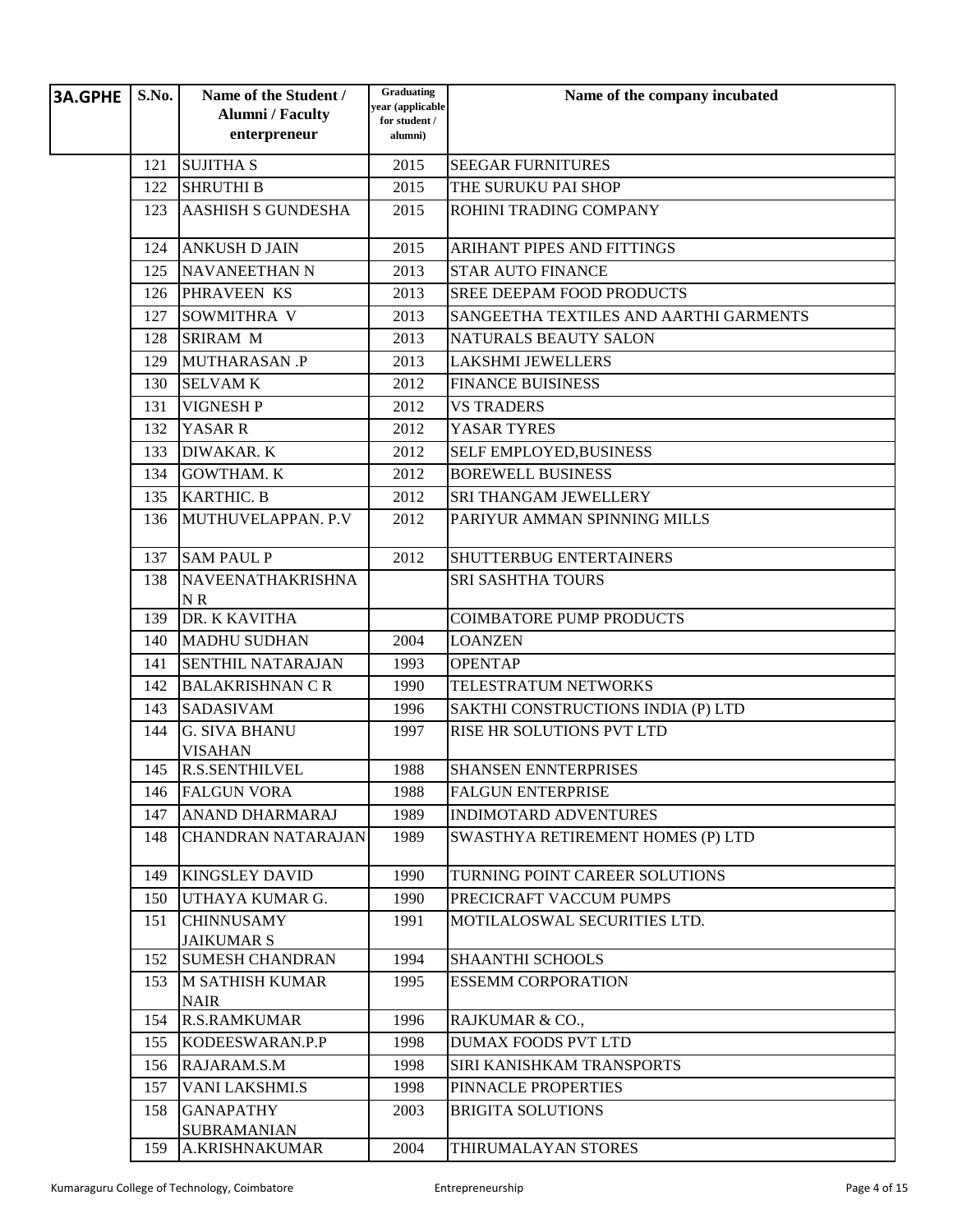| <b>3A.GPHE</b> | S.No. | Name of the Student /<br><b>Alumni</b> / Faculty<br>enterpreneur | Graduating<br>year (applicable<br>for student /<br>alumni) | Name of the company incubated           |
|----------------|-------|------------------------------------------------------------------|------------------------------------------------------------|-----------------------------------------|
|                | 160   | <b>J.SATHEESHKUMAR</b>                                           | 2004                                                       | <b>VELMURUGAN BOREWELLS</b>             |
|                | 161   | <b>M.VIVEK</b>                                                   | 2004                                                       | <b>VSN ENTERPRISES</b>                  |
|                | 162   | S. BALAMURALI                                                    | 2004                                                       | <b>KAMATCHI METALS</b>                  |
|                | 163   | AJITH M (ALUMINI)                                                | 2009                                                       | <b>SRI KUMARAN STEELS</b>               |
|                | 164   | <b>JIJENTHIRAN DU</b>                                            | 2009                                                       | <b>VISHAKAVEL TEXTILES</b>              |
|                |       | (ALUMINI)                                                        |                                                            |                                         |
|                | 165   | <b>VIGNESH S (ALUMINI)</b>                                       | 2009                                                       | <b>JUNIOR KUPPANNA HOTEL</b>            |
|                | 166   | <b>RAMANIHM</b>                                                  | 2010                                                       | <b>GREEN TRADERS</b>                    |
|                | 167   | <b>GOWTHAM.R</b>                                                 | 2011                                                       | SEKAR ELECTRICALS & ENGINEERING SERVICE |
|                | 168   | <b>MANOJ KUMAR</b>                                               | 2012                                                       | SELVAM PLASTICS (P) LTD                 |
|                | 169   | <b>SIKENDAR BASHA</b>                                            | 2012                                                       | <b>AMEER TOOLS</b>                      |
|                | 170   | <b>KARTHIK.JK</b>                                                | 2013                                                       | <b>BYPRO TECH</b>                       |
|                | 171   | PRAVEEN ARUMUGAM                                                 | 2014                                                       | STANMORE PUMPS AND STANMORE FOUNDRY     |
|                | 172   | <b>AKASH RAJ S</b>                                               | 2015                                                       | <b>SS GELATO</b>                        |
|                | 173   | <b>CHANDRU A</b>                                                 | 2015                                                       | <b>BOREWELLS</b>                        |
|                | 174   | <b>KARTHIK KUMAR.M</b>                                           | 2015                                                       | <b>BUSINESS</b>                         |
|                | 175   | <b>RATHINA SUTHIR B</b>                                          | 2015                                                       | <b>RS AUTOMOTIVE</b>                    |
|                | 176   | <b>SURIYA PRAKASH S</b>                                          | 2015                                                       | <b>AUTOMOBILE SERVICE UNIT</b>          |
|                | 177   | <b>OMSAKTHI THASAN</b>                                           | 2016                                                       | <b>SWATHI OIL MILLS</b>                 |
|                | 178   | <b>HARISH KUMAR CT</b>                                           | 2006                                                       | PIXEL GRAPHICS                          |
|                | 179   | <b>NANDHA KUMAR S</b>                                            | 2006                                                       | <b>IMAGE CREATIVE EDUCATION</b>         |
|                | 180   | MITHUN.M                                                         | 2012                                                       | <b>DRISHYAM SET PRESS</b>               |
|                | 181   | <b>BALAJI.S</b>                                                  | 2012                                                       | <b>SRIBALAJIOFF SET PRESS</b>           |
|                | 182   | <b>BALAJI VISWANATHAN</b>                                        | 2013                                                       | <b>SWAMI JEWELLERS</b>                  |
|                | 183   | SIDDHARTH.S                                                      | 2013                                                       | YOLO RESTAURANT                         |
|                | 184   | <b>ADITYAN V.T</b>                                               | 2013                                                       | <b>COLLAR&amp; TIE STUDIOS</b>          |
|                | 185   | <b>VINOD</b>                                                     | 2013                                                       | <b>UNIOUEONES</b>                       |
|                | 186   | <b>CHAKARAVARTHI</b><br>RAGHAVENDRAN A.M                         | 2014                                                       | RADHAKRISHNA & CO., POLLACHI            |
|                |       |                                                                  |                                                            |                                         |
|                | 187   | <b>SUHASS BALAJI S</b>                                           | 2014                                                       | PIONEER BOARD PAPERMILL, METTUPALAYAM   |
|                | 188   | <b>ARUN KUMAR D</b>                                              | 2014                                                       | ARUN FINANCE,<br><b>COIMBATORE</b>      |
|                | 189   | <b>GOWTHAM S.M</b>                                               | 2014                                                       | GOWTHAM MEDICAL AGENCY, ERODE           |
|                | 190   | <b>PREETHIP</b>                                                  | 2014                                                       | KANNAN TEXTILES, ANDIPPATTI             |
|                | 191   | <b>ARULMANI K.P</b>                                              | 2014                                                       | KALAIMAGAL MATRICULATION SCHOOL         |
|                | 192   | <b>KARTHIKEYAN S</b>                                             | 2015                                                       | <b>KS ONLINE</b>                        |
|                | 193   | <b>ASWINI. R</b>                                                 | 2015                                                       | RAMAKALAS COLLECTION                    |
|                | 194   | <b>M.S.KARTHIKEYAN</b>                                           | 2006                                                       | <b>MSK GARMENTS</b>                     |
|                | 195   | CHITHRANJAN.C                                                    | 2007                                                       | <b>CS POLY INDUSTRIES</b>               |
|                | 196   | KALYANA SUNDARAM<br>Р.                                           | 2007                                                       | SREE MAASANI AGENCIES                   |
|                | 197   | <b>SOHIT R GOHIL</b>                                             | 2010                                                       | KRISHNA TRADING CORPORATION             |
|                | 198   | VIKRAM M SHAH                                                    | 2010                                                       | SI SHAH JAMNADAS MADHAVAJI              |
|                |       |                                                                  |                                                            |                                         |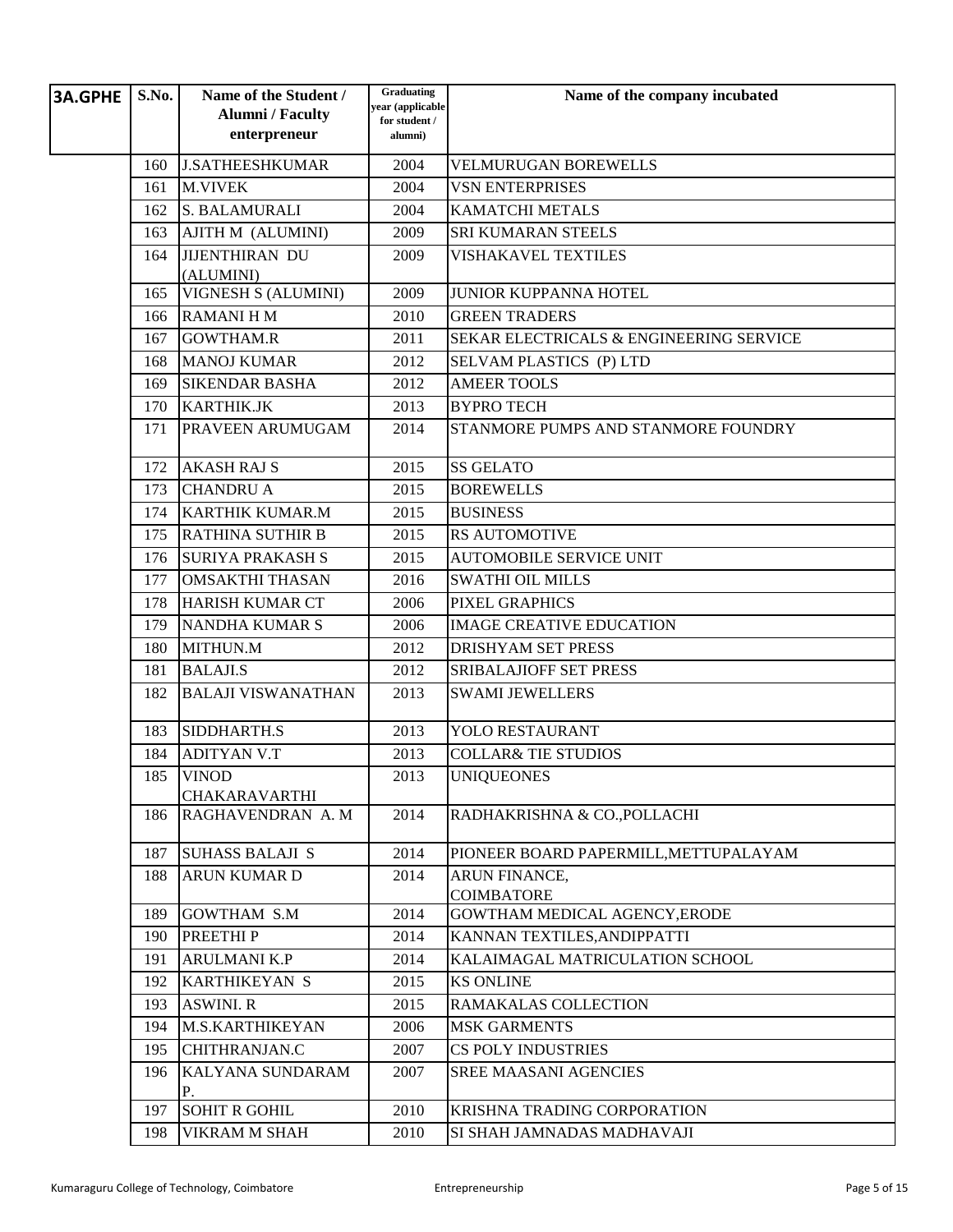| <b>3A.GPHE</b> | S.No. | Name of the Student /<br><b>Alumni</b> / Faculty | Graduating<br>year (applicable | Name of the company incubated                    |
|----------------|-------|--------------------------------------------------|--------------------------------|--------------------------------------------------|
|                |       | enterpreneur                                     | for student /<br>alumni)       |                                                  |
|                | 199   | <b>SHYAMA KELATH</b>                             | 2010                           | <b>SHIVAANI TAILORING</b>                        |
|                | 200   | <b>RUDHRA</b>                                    | 2011                           | <b>MALIBOO BOUTIQUE</b>                          |
|                | 201   | <b>RAVI SHANKAR</b>                              | 2013                           | <b>GOKILAA GARMENTS</b>                          |
|                | 202   | <b>SHALINI</b>                                   | 2013                           | FIT N FLARE                                      |
|                | 203   | <b>SHANMUGA SUNDARAM</b><br>P                    | 2013                           | <b>DHARSENI'S FASHIONS</b>                       |
|                | 204   | <b>MANIKANDAN P</b>                              | 2013                           | <b>DHARSENIS FASHION</b>                         |
|                | 205   | NITHIYANANTHAN A T                               | 2014                           | <b>STALLION GARMENTS</b>                         |
|                | 206   | HARSHA. S                                        | 2012                           | HARRSHA INFRA CONSTRUCTIONS PVT LTD (HICONS)     |
|                | 207   | <b>SINDHIYA</b>                                  | 2008                           | <b>B PROFESSIONAL WORK WEAR STUDIO AVD</b>       |
|                | 208   | <b>TULSI</b>                                     | 2007                           | <b>PAPER TONE</b>                                |
|                | 209   | AISWARYA. M. G                                   | 2011                           | TASHVI WINKEL BOUTIQUE                           |
|                | 210   | <b>GURUCHARAN</b>                                | 2007                           | <b>ANBU TEXTILES</b>                             |
|                | 211   | <b>BHUVANEDRAN</b>                               | 2010                           | <b>GEMINI OFFSET PRINTERS</b>                    |
|                | 212   | <b>GANESH KUMAR</b>                              | 2007                           | SELVAVINAYAGAR FABRIC                            |
|                | 213   | <b>ABISHEK. R</b>                                | 2011                           | N. N. GANESH ENTERPRISE                          |
|                | 214   | KARTHIKEYAN. M. B.                               | 2006                           | M. B. INCORPORATED                               |
|                | 215   | <b>AMARNATH</b>                                  | 2016                           | <b>RAVI TRADERS</b>                              |
|                | 216   | <b>AMRIT V</b>                                   | 2016                           | FAITHFUL FURNISHING FABRICS                      |
|                | 217   | <b>ANUK</b>                                      | 2016                           | <b>KM TEXTILES</b>                               |
|                | 218   | <b>ASWINI U</b>                                  | 2016                           | SANKAR CAFÉ                                      |
|                | 219   | <b>JANANIT</b>                                   | 2016                           | <b>ANNAI MILLS</b>                               |
|                | 220   | <b>KANIMOZHI</b>                                 | 2016                           | <b>LOTUS MILLS</b>                               |
|                | 221   | <b>KANMANI</b>                                   | 2016                           | <b>GONDHI MARKET</b>                             |
|                | 222   | <b>KEERTHANA M</b>                               | 2016                           | <b>NISHANT CHEMICALS</b>                         |
|                | 223   | <b>MEENASRI</b>                                  | 2016                           | <b>SKV TEX POWER LOOMS</b>                       |
|                | 224   | <b>NANDHINI P</b>                                | 2016                           | <b>UDAYAM GARMENTS</b>                           |
|                | 225   | NANDHINI RM                                      | 2016                           | <b>SR M ASSOCIATES</b>                           |
|                | 226   | <b>PAVITHRA B</b>                                | 2016                           | S. BOOPATHI BRIQUETTE                            |
|                | 227   | <b>PAVITHRA R</b>                                | 2016                           | <b>R RAJA HOTELS</b>                             |
|                | 228   | <b>PRIYALAA</b>                                  | 2016                           | DEALERS OF PETROLIUM PRODUCTS                    |
|                | 229   | <b>SRILAKSHMI R</b>                              | 2016                           | THULSI PHARMACIES INDIA PLTD                     |
|                | 230   | <b>SUGIRTHA B</b>                                | 2016                           | BALASUBRAMANIAM PACKAGING                        |
|                | 231   | <b>UZMAKHANAM</b>                                | 2016                           | SADAKATHULLA EVENT MANAGERS                      |
|                | 232   | <b>VISHNUPRIYA</b>                               | 2016                           | MURUGANANDHAM FINANCIERS                         |
|                | 233   | <b>UMASHRI</b>                                   | 2016                           | HOTEL RADHAKRISHNAN,SS                           |
|                | 234   | <b>SHYAMPRASAD V</b>                             | 2007                           | <b>BLICK360 DATATECH</b>                         |
|                | 235   | MITANSHU. S                                      | 2009                           | GIRNAR FOOD & BEVERAGES PVT LIMITED, TEA EXPORTE |
|                | 236   | PRADHEEP K A                                     | 2009                           | STANMORE ENGINEERING COMPANY,                    |
|                | 237   | <b>UTTAMK</b>                                    | 2009                           | <b>ANRAJ CO</b>                                  |
|                | 238   | <b>ROYAL P</b>                                   | 2009                           | ROYAL TRAVELS, TRAVEL AGENCY                     |
|                | 239   | <b>SENTHIL KUMAR P</b>                           | 2009                           | <b>BKN INDUSTRIES</b>                            |
|                | 240   | <b>SENTHIL PRABHU B</b>                          | 2009                           | NKR ENTERPRISE                                   |
|                | 241   | <b>BALAJIT</b>                                   | 2009                           | <b>VVS EDIBLES</b>                               |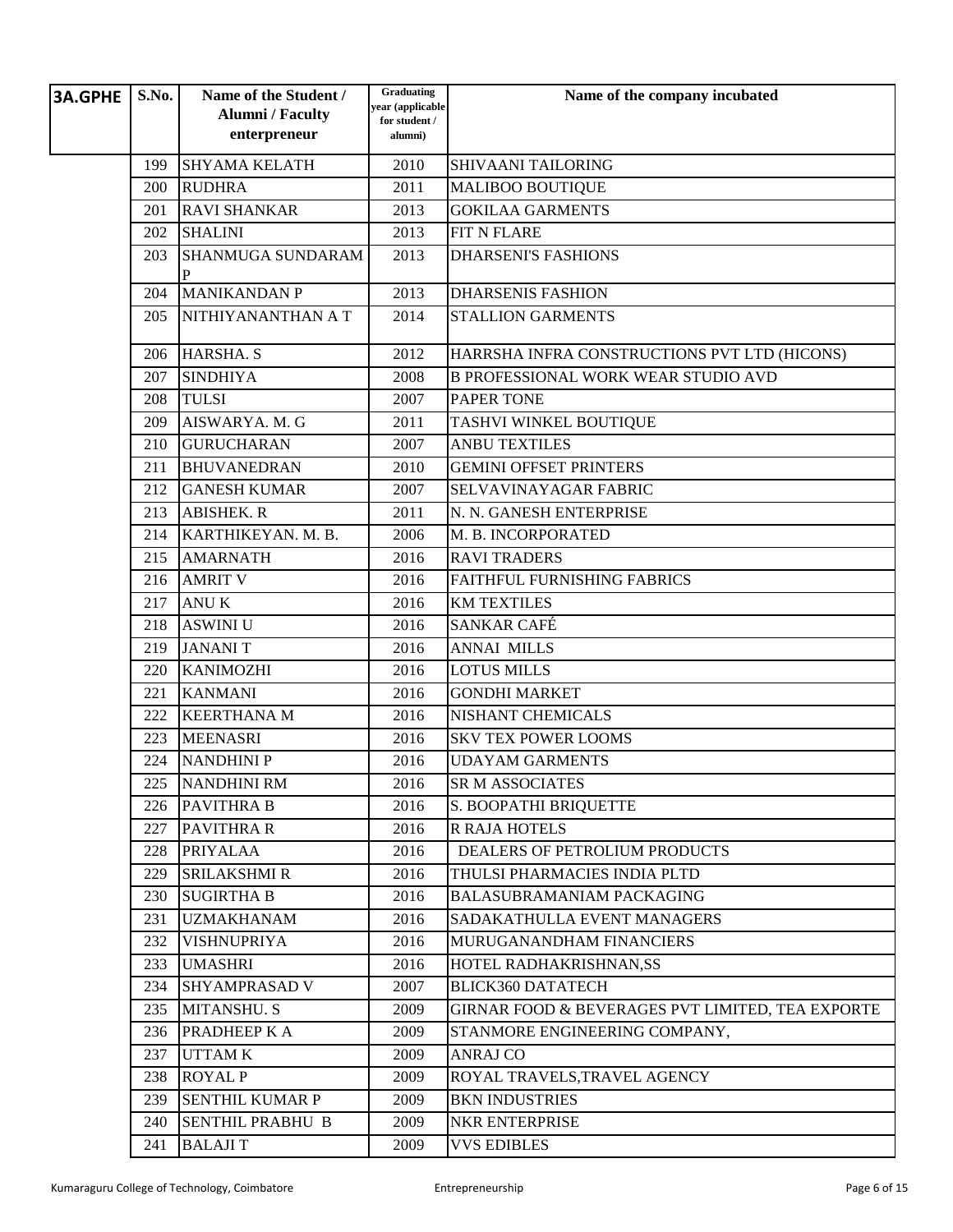| <b>3A.GPHE</b> | S.No. | Name of the Student /    | Graduating<br>year (applicable | Name of the company incubated           |
|----------------|-------|--------------------------|--------------------------------|-----------------------------------------|
|                |       | <b>Alumni</b> / Faculty  | for student /                  |                                         |
|                |       | enterpreneur             | alumni)                        |                                         |
|                | 242   | <b>ANAND K</b>           | 2010                           | THE BATTERY STORE                       |
|                | 243   | <b>RAGHAVENDRA P</b>     | 2012                           | <b>RSV GROUPS</b>                       |
|                | 244   | <b>RAJEEV S</b>          | 2012                           | <b>BROOKS ENGG</b>                      |
|                | 245   | SIDDHAARTHAN N           | 2012                           | PROXIMOVE TECHNOLOGIES                  |
|                | 246   | <b>SRITHANU</b>          | 2012                           | <b>GROCERY WHOLESALE</b>                |
|                |       | PRIYADHARSAN M           |                                |                                         |
|                | 247   | <b>SYED IBRAHIM</b>      | 2012                           | <b>FUELS &amp; LUBES</b>                |
|                | 248   | <b>RANJITH K</b>         | 2012                           | JUPITER AUTOMATION COMPANY              |
|                | 249   | <b>ASHWANTH S</b>        | 2013                           | <b>SAWYER STUDIOS</b>                   |
|                | 250   | <b>KARTHIV</b>           | 2013                           | DATA PATTERNS INDIA (P) LTD             |
|                | 251   | <b>ARVIND S</b>          | 2013                           | PRABHU INDUSTRIES                       |
|                | 252   | PREMKUMAR E              | 2013                           | <b>INDO MALAYSIAN CASTINGS</b>          |
|                | 253   | <b>SHANKAR A</b>         | 2013                           | <b>SHANKAR ENGINEERING</b>              |
|                | 254   | VENKATESH KUMAR N        | 2013                           | <b>STAR AUTO FINANCE</b>                |
|                | 255   | <b>VIGNESHVER S</b>      | 2013                           | VIGNESHVER REAL ESTATE                  |
|                | 256   | <b>VIVEK K</b>           | 2013                           | <b>ART KG</b>                           |
|                | 257   | <b>AJAY V</b>            | 2013                           | AJAY GROUP OF COMPANIES                 |
|                | 258   | <b>BALA VIGNESH</b>      | 2013                           | SRI RAMA JEWELLERY                      |
|                | 259   | VANCHINATHAN J           | 2013                           | FARM EQUIPMENT MANUFACTURER             |
|                | 260   | <b>DINESH E</b>          | 2013                           | PODHIGAI EARTHMOVERS                    |
|                | 261   | <b>RANJITH T</b>         | 2013                           | <b>RAJA TRANSPORT</b>                   |
|                | 262   | <b>GOPINATH A</b>        | 2013                           | LG APPARELS,                            |
|                | 263   | <b>NISHANTH S</b>        | 2013                           | <b>WRIGHT KNITS</b>                     |
|                | 264   | SIDDHARTH G              | 2014                           | <b>ALLIED DISTRIBUTORS</b>              |
|                | 265   | <b>SANTHANA KRISHNAN</b> | 2015                           | ATHAMMAL SPINNERS,                      |
|                | 266   | <b>ADITHYA MAHENDRAN</b> | 2015                           | ADITHYA STEEL ROLL MILL                 |
|                | 267   | NANTHA KUMAR M           | 2015                           | SRI THIRUMURUGAN AUTO CONSULTING        |
|                | 268   | <b>ASHIQ S</b>           | 2016                           | <b>UDHAYAM ENTERPRISES,</b>             |
|                | 269   | PRANESH A                | 2016                           | SPIDER KNITTING COMPANY                 |
|                | 270   | PRITHVEERAJ J            | 2016                           | <b>CHINNA MORDEN RICEMILL</b>           |
|                | 271   | <b>KARTHICK. C</b>       | 2005                           | <b>S R K MOTORS</b>                     |
|                | 272   | <b>DEEPAK RAJU</b>       | 2005                           | SAMRAJ & CO, CIVIL ENGINEERS & BUILDERS |
|                | 273   | <b>KALAIVANAN</b>        | 2005                           | ZERO DOT BUILDING SOLUTIONS             |
|                | 274   | <b>GANESH PERUMAL G</b>  | 2005                           | <b>JAMNAGAR BRASS COMPONENTS</b>        |
|                | 275   | <b>SENTHIL KUMAR P</b>   | 2009                           | <b>BKN INDUSTRIES</b>                   |
|                | 276   | VENKATESH KUMAR.N        | 2013                           | VENKATESH AUTO FINANCE                  |
|                | 277   | M. BALAMURUGAN           | 2013                           | SRI BALAJI PLASTICS CENTRE              |
|                | 278   | <b>VIJAI VENKATESH</b>   | 2009                           | <b>HARI INDUSTRIES</b>                  |
|                | 279   | <b>KATHIRAVAN</b>        | 2013                           | <b>MEGALAI STEELS</b>                   |
|                | 280   | <b>RAJEEV SUNDAR RAJ</b> | 2012                           | BROOKS ENGINEERING INDUSTRIES,          |
|                | 281   | PRADEEP KUMAR            | 2009                           | <b>STANMORE PUMPS</b>                   |
|                | 282   | <b>SATHISH KUMAR R.</b>  | 2007                           | HASUMATHI ALLOYS                        |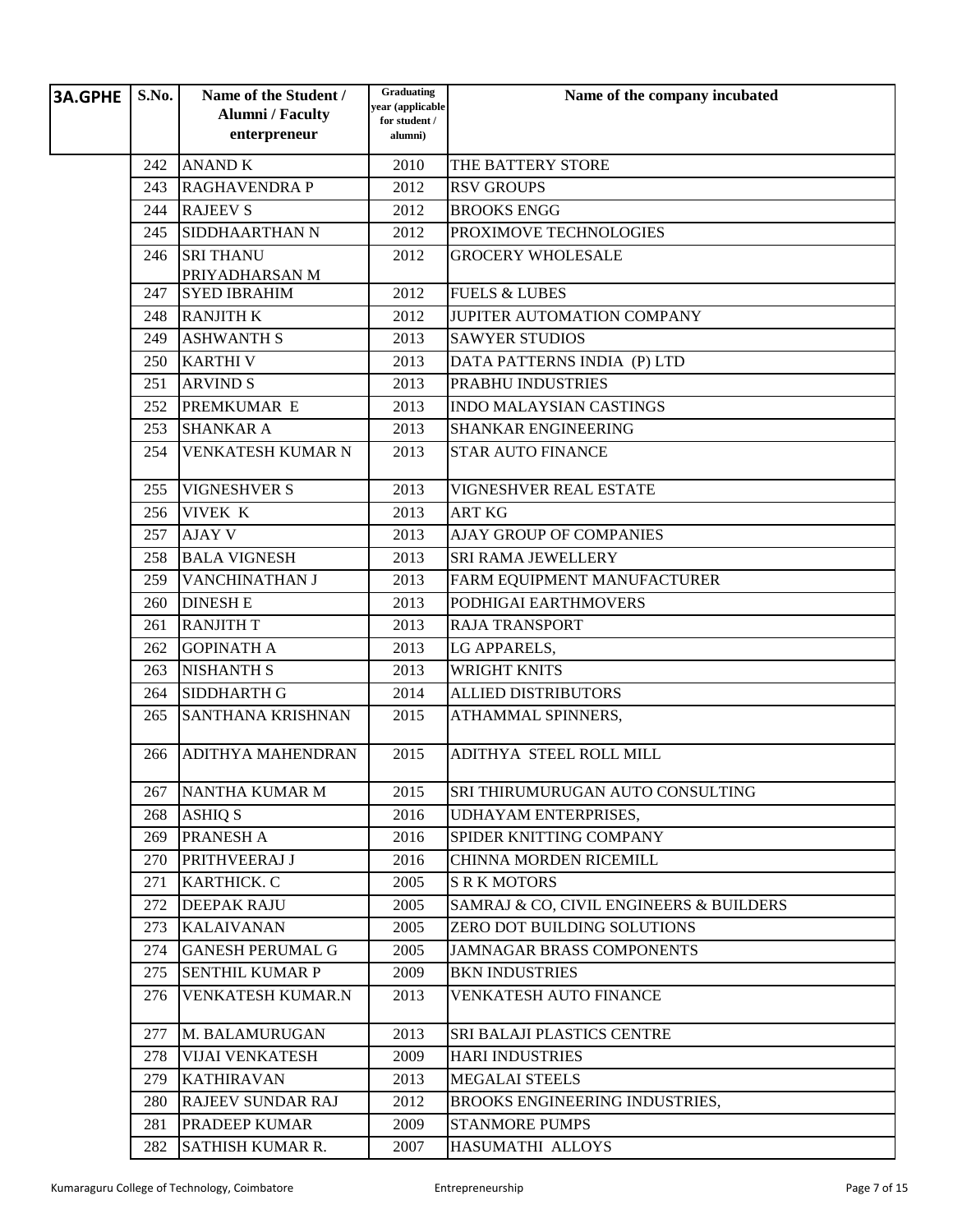| <b>3A.GPHE</b> | S.No. | Name of the Student /<br><b>Alumni</b> / Faculty | Graduating<br>year (applicable | Name of the company incubated                                               |
|----------------|-------|--------------------------------------------------|--------------------------------|-----------------------------------------------------------------------------|
|                |       | enterpreneur                                     | for student /<br>alumni)       |                                                                             |
|                | 283   | MOHANRAJ R.                                      | 2007                           | NAVITAS ENTERPRISES PVT LTD                                                 |
|                | 284   | <b>HARSSHAVARDEN R</b>                           | 2010                           | SEKAR AUTO AND ENGINEERING COMPONENTS INDIA PVT<br><b>LTD</b>               |
|                | 285   | <b>SANGEETHA</b>                                 | 2009                           | <b>SANGEETHA TEXTILE</b>                                                    |
|                | 286   | <b>KUMAR</b>                                     | 2012                           | <b>INDRAS POLYMERS</b>                                                      |
|                | 287   | <b>SIVARAMAN P S</b>                             | 2012                           | <b>MEGA CRANES INDIA PVT LTD</b>                                            |
|                | 288   | <b>VIGNESH</b>                                   | 2010                           | <b>SUTHAM NYLOCOTS</b>                                                      |
|                | 289   | <b>PRABHU</b>                                    | 2011                           | EPSILON ULTRA AUTOMATION PRIVATE LIMITED                                    |
|                | 290   | ARUN.T                                           | 2006                           | SRI JATA MACHINE TECH,                                                      |
|                | 291   | <b>ARUNKUMAR G</b>                               | 2006                           | MSR BUS SERVICE AND TRAVELS                                                 |
|                | 292   | PON RAGUPATY                                     | 2008                           | <b>RAMDEVS MOTORS</b>                                                       |
|                | 293   | <b>KARTHIC N</b>                                 | 2008                           | <b>RAMDEVS MOTORS</b>                                                       |
|                | 294   | <b>BHARATHRAM P.N</b>                            | 2009                           | LOGTICS VRL TECHNOLOGICS LOGTICS VRL                                        |
|                |       |                                                  |                                | <b>TECHNOLOGICS</b>                                                         |
|                | 295   | <b>AADHITYA</b>                                  | 2009                           | AGASTHIAA GRANWARE, ROCK STONE ICE CREAM                                    |
|                | 296   | <b>YASHWANTH</b><br>RANJITHKUMAR B.              | 2009                           | <b>FACTORY</b><br>MANAGING DIRECTOR AT TONI&GUY BANGALORE                   |
|                | 297   | <b>EGAMBARAM</b>                                 | 2009                           | MANAGING DIRECTOR AT TONI&GUY BANGALORE                                     |
|                | 298   | <b>AADHITYA</b>                                  | 2009                           | AGASTHIAA GRANWARE, ROCK STONE ICE CREAM                                    |
|                |       | YASHWANTH                                        |                                | <b>FACTORY</b>                                                              |
|                | 299   | <b>G.MOHAN</b>                                   | 2009                           | <b>3D MAKO PVT LTD</b>                                                      |
|                | 300   | <b>MOHAN KUMAR</b>                               | 2010                           | <b>PARK LAYERS</b>                                                          |
|                | 301   | <b>NELSON TONY.S</b>                             | 2011                           | TONY & TONY ASSOCIATES                                                      |
|                | 302   | <b>KESEVAN</b>                                   | 2011                           | AMIRTHAA TABLE TOP WET GRINDER                                              |
|                | 303   | <b>SANTHOSH.S</b>                                | 2011                           | SANTHOSH PAZHAMUDIR NILAYAM                                                 |
|                | 304   | JAYAGANTHAN.K.C                                  | 2011                           | PERSONAL TRAINER AT FIT-PRO GYM COIMBATORE                                  |
|                | 305   | <b>ASHWANTH RAGHAVAN</b>                         | 2011                           | TRADER - GRAINS & OIL SEEDS AT AGROCORP<br>INTERNATIONAL PTE LTD, SINGAPORE |
|                | 306   | <b>GOKUL VIGNESH</b>                             | 2011                           | MANAGING DIRECTOR AT SGS INTERKNITS, TIRUPUR                                |
|                | 307   | <b>ABHAY</b>                                     | 2012                           | <b>POWER TECHS</b>                                                          |
|                | 308   | <b>GOWTHAM .D</b>                                | 2012                           | <b>GOKUL ENGINEERING INDUSTRIES</b>                                         |
|                | 309   | <b>SURENDRAN.P</b>                               | 2013                           | MATRIX INTERNET & COMMINICATION & KOVAI CALL                                |
|                |       |                                                  |                                | <b>TAXI</b>                                                                 |
|                | 310   | <b>KARTHIKEYAN M</b>                             | 2014                           | K PENCIL PORTRAITS                                                          |
|                | 311   | <b>DEIKSHIDPRABHU.M</b>                          | 2014                           | <b>MANAGING DIRECTOR</b>                                                    |
|                | 312   | <b>JAYANTHI S</b>                                | 2014                           | JAYANTHI INDDUSTRIES, COIMBATORE                                            |
|                | 313   | KAVINKUMAAR S.P.                                 | 2014                           | VEE J PEE ALUMINIUM FOUNDRY                                                 |
|                | 314   | MOHAMMEDTHOUFIQ S                                | 2014                           | <b>ASIK STORES</b>                                                          |
|                | 315   | YAASHVANTH V.S.                                  | 2014                           | ECOSARMS PROPORITIES DEVELOPER                                              |
|                | 316   | <b>SIVA KUMAR R</b>                              | 2015                           | <b>KS STORES</b>                                                            |
|                | 317   | <b>GOKUL VIGNESH A M</b>                         | 2015                           | <b>SGS INTERKNITS, TIRUPUR</b>                                              |
|                | 318   | <b>DHARSHINI V</b>                               | 2016                           | <b>SUBARSAN INDUSTIRES</b>                                                  |
|                | 319   | <b>GOKUL K</b>                                   | 2011                           | <b>TEXTILE BUSINESS</b>                                                     |
|                | 320   | <b>MADHESHWARN</b>                               | 2012                           | NEELKAMAL PRODUCTS DEALERS                                                  |
|                | 321   | DIVYA.R                                          | 2013                           | <b>BAKKERY</b>                                                              |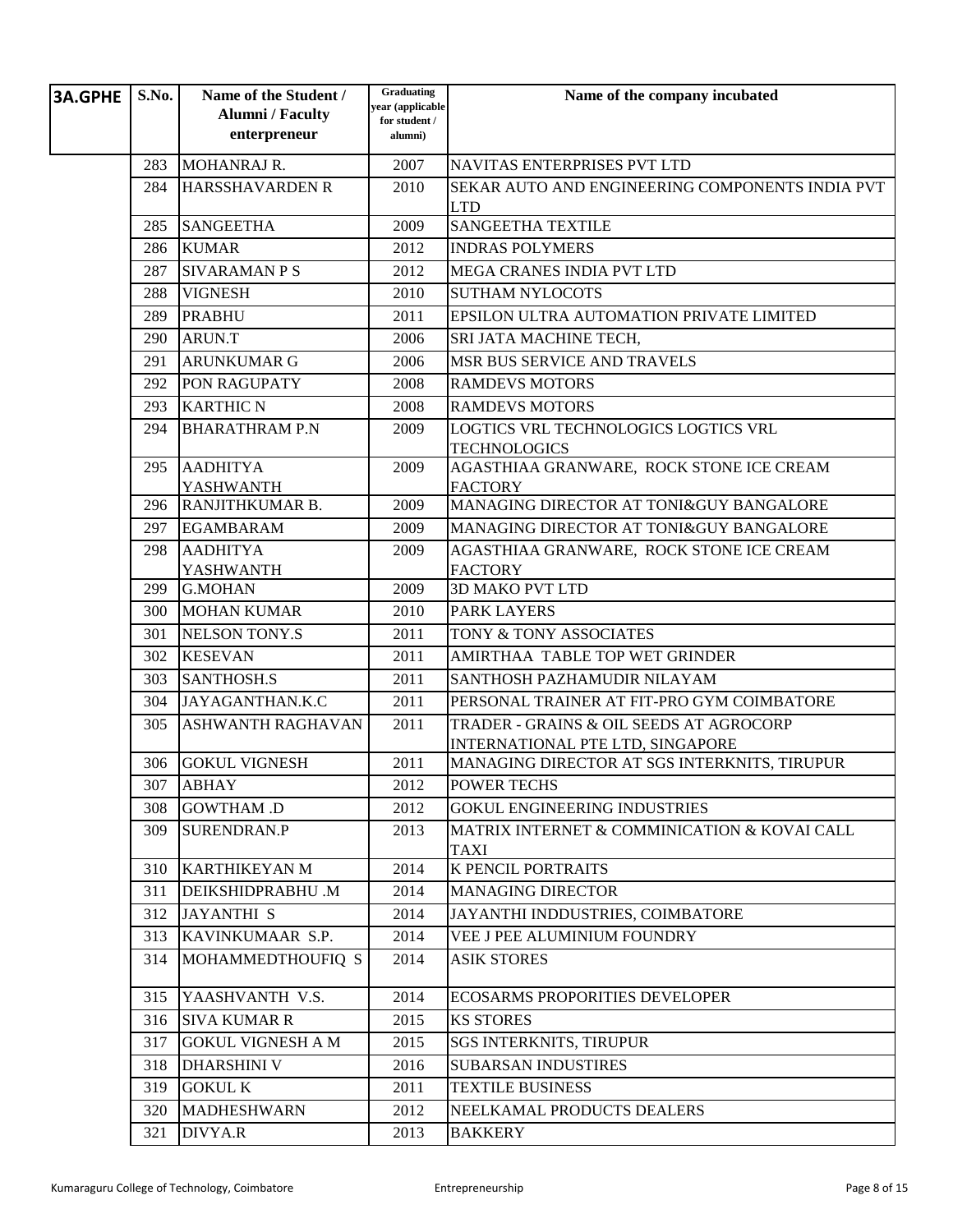| <b>3A.GPHE</b> | S.No. | Name of the Student /<br><b>Alumni</b> / Faculty<br>enterpreneur | Graduating<br>year (applicable<br>for student /<br>alumni) | Name of the company incubated                         |
|----------------|-------|------------------------------------------------------------------|------------------------------------------------------------|-------------------------------------------------------|
|                | 322   | <b>VANNAKUMAR</b>                                                | 2013                                                       | VANGI AMMAN POWERLOOM SPARE PARTS                     |
|                | 323   | <b>SHANNARAM</b>                                                 | 2016                                                       | <b>BUVA HOTEL</b>                                     |
|                | 324   | <b>DIVAKAR</b>                                                   | 2016                                                       | DEPARTMENTAL STORE                                    |
|                | 325   | <b>PREMNATH</b>                                                  | 2007                                                       | NEW JERSIE FOUNDATION, COIMBATORE                     |
|                | 326   | P.TAMILARASU ARUL                                                | 2010                                                       | ARASHU CLOTHING CO.,                                  |
|                |       | <b>PRASHANNA</b>                                                 |                                                            |                                                       |
|                | 327   | PRADEEP SUNDAR                                                   | 2010                                                       | VPS TEXTILES (INDIA) PVT LTD                          |
|                |       | <b>VELUSAMY</b>                                                  |                                                            |                                                       |
|                | 328   | <b>T.PRATHIP</b>                                                 | 2010                                                       | <b>KT SPINTEX</b>                                     |
|                | 329   | M.SIVASAKTHI                                                     | 2010                                                       | <b>MANI PUBLIC ACADEMY</b>                            |
|                | 330   | PRAVEEN KUMAR<br>V.MUGUNTHARAJ                                   | 2010                                                       | <b>SURVAILANCE AND TECHNOLOGIES</b>                   |
|                | 331   | <b>JAGAN RAJENDRAN</b>                                           | 2010                                                       | <b>JJ EXPORTS</b>                                     |
|                | 332   | <b>KATHIRVEL DHANARAJ</b>                                        | 2010                                                       | <b>DHANARAJ EXPORTS</b>                               |
|                |       |                                                                  |                                                            |                                                       |
|                | 333   | <b>ARUN PRAGASH.M</b>                                            | 2010                                                       | <b>ABINA EXPORT</b>                                   |
|                | 334   | <b>SRINIVASAN</b>                                                | 2010                                                       | SRINIVASA TEXSPARES                                   |
|                | 335   | M.N.R.RAMASANGU                                                  | 2010                                                       | SRI RAMANI SPINNERS (P) LTD                           |
|                | 336   | <b>K.S.VENKATESH</b>                                             | 2010                                                       | <b>MAHESHKUMAR TEXTILES</b>                           |
|                | 337   | <b>V.PRADEEP SUNDAR</b>                                          | 2010                                                       | SHRI VASANTHRAJ TEXTILE P. LTD                        |
|                | 338   | <b>ANGURAJ S</b>                                                 | 2010                                                       | SREE KUTTI MILLS, ERODE                               |
|                | 339   | DHARANIDHARAN.V                                                  | 2010                                                       | VENKATA CHALAM TEXTILE, SALEM                         |
|                | 340   | <b>JAWAHARRANJITH M</b>                                          | 2010                                                       | <b>JP COLOURS, TIRUPUR</b>                            |
|                | 341   | <b>MANOJKUMAR S</b>                                              | 2010                                                       | V.P.TEX PRIVATE LTD MOTHI SPINNERS LIMITED            |
|                | 342   | <b>PRABHUKP</b>                                                  | 2010                                                       | SSM SPINNING MILL, CIOMBATORE                         |
|                | 343   | <b>ROHIT M</b>                                                   | 2010                                                       | <b>CADDO-ROHIT EXPORT</b>                             |
|                | 344   | PREMKUMAR.R                                                      | 2010                                                       | AMITO FABRICS, KARUR                                  |
|                | 345   | <b>SARAN RAJ.N</b>                                               | 2010                                                       | <b>BHAGAVATHI</b>                                     |
|                |       |                                                                  |                                                            | SPINNERS, KARUMANTHAPATI(P.O)COIMBATORE               |
|                | 346   | <b>DINESH BABU.P</b>                                             | 2010                                                       | ESWARI TEXTILE,COIMBATORE                             |
|                | 347   | ANANDAKUMAR.D                                                    | 2010                                                       | SIVASAKTHI TEXTILE, KARUR                             |
|                | 348   | <b>SRIVISHNU .R</b>                                              | 2010                                                       | SRIVISHNU TEXTILES, COIMBATORE                        |
|                | 349   | <b>SARAVANAN I.R</b>                                             | 2010                                                       | RAJA RANI EXPORTS, ERODE                              |
|                | 350   | VIJAYAKUMAR.M                                                    | 2010                                                       | <b>SLIVER TEX ENGINEERS PRIVATE LIMITED</b>           |
|                | 351   | KARTHIKAYAN.M                                                    | 2010                                                       | SRI KARTHIK SWADESH STORES, CLOTH<br>MERCHANTS, ERODE |
|                | 352   | <b>T.JEEVA</b>                                                   | 2010                                                       | IN TIME PROCESSING, BAVANI, ERODE                     |
|                | 353   | <b>SARUN P CHANDRAN</b>                                          | 2010                                                       | SHWETHA GARMENTS, COIMBATORE                          |
|                | 354   | <b>SATHISH KUMAR.M</b>                                           | 2010                                                       | SATHISH WEAING INDESTRY, ERODE.                       |
|                | 355   | <b>KRISHNA KUMAR.P</b>                                           | 2011                                                       | <b>SREE GANGA MILLS P.LTD</b>                         |
|                | 356   | <b>S.VEERABAGU</b>                                               | 2011                                                       | SRI PARVATHIANGALAMMAN MILL PVT.LTD                   |
|                | 357   | NANDHINI.M                                                       | 2011                                                       | <b>VISHAL TEX</b>                                     |
|                | 358   | <b>LALITH VIGNESH.B</b>                                          | 2011                                                       | <b>BS TEX</b>                                         |
|                | 359   | <b>BHARANEDHARAN SS</b>                                          | 2011                                                       | <b>BARANI SILKS, ERODE</b>                            |
|                | 360   | <b>DHAMODHARAN G</b>                                             | 2011                                                       | DHAMU TEXTILES, PALLADAM                              |
|                | 361   | <b>DINESH KUMAR M</b>                                            | 2011                                                       | SAKTHIDARAN SPINTEX, TIRUCHENGODE                     |
|                |       |                                                                  |                                                            |                                                       |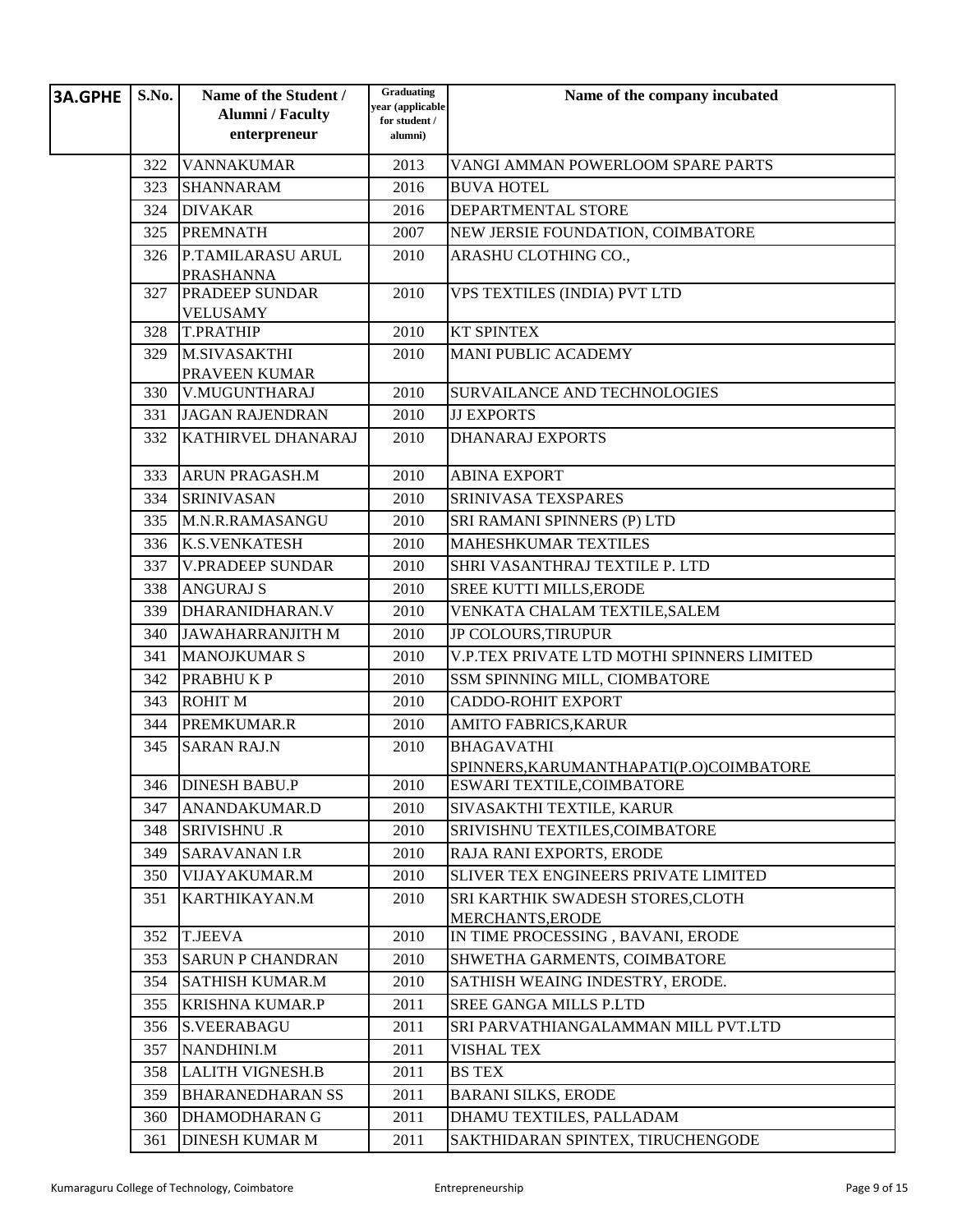| <b>3A.GPHE</b> | S.No. | Name of the Student /<br><b>Alumni</b> / Faculty | Graduating<br>year (applicable | Name of the company incubated                                       |
|----------------|-------|--------------------------------------------------|--------------------------------|---------------------------------------------------------------------|
|                |       | enterpreneur                                     | for student /<br>alumni)       |                                                                     |
|                | 362   | HARI KRISHNAN M                                  | 2011                           | <b>SHRI CHAKRA EXPORTS</b>                                          |
|                | 363   | <b>RAJ GOWTHAM E B</b>                           | 2011                           | TRIUMPH REALTORS INDIA PVT LTD                                      |
|                | 364   | <b>RAMKUMAR GB</b>                               | 2011                           | PARTNER AT MERI EXPORTS                                             |
|                | 365   | <b>RANJITH KUMAR V</b>                           | 2011                           | PARTNER AT MANJU EXPORTS                                            |
|                | 366   | <b>SATHISH S.P</b>                               | 2011                           | EXECUTIVE DIRECTOR AT SHRI RAVI TEXTILES                            |
|                | 367   | <b>SENTHIL GANESH E</b>                          | 2011                           | MANAGING PARTNER AT LAXMI MILLS, SOMANUR                            |
|                | 368   | <b>VEERASENAN K.N</b>                            | 2011                           | MD AT VIJAY SEMATI SILKS, SALEM                                     |
|                | 369   | <b>VIGNESH B</b>                                 | 2011                           | <b>SKS TEXTILES</b>                                                 |
|                | 370   | <b>VIJAYASHERMA R</b>                            | 2011                           | SARASWATHI CLOTH STORES, THIRUCHENGODE                              |
|                | 371   | <b>SATHEESH T V</b>                              | 2011                           | POWERLOOM AT THIRUCHENGODE                                          |
|                | 372   | <b>KESAVAN</b>                                   | 2011                           | <b>ANJU FABRICS</b>                                                 |
|                | 373   | <b>RAMKUMAR</b>                                  | 2011                           | <b>SRI SETHURAM FABRICS</b>                                         |
|                |       | <b>BALASUNDARAM</b>                              |                                |                                                                     |
|                | 374   | <b>RANJITH KUMAR</b>                             | 2011                           | <b>MANJU EXPORTS</b>                                                |
|                | 375   | <b>KARTHIK PRABHU</b>                            | 2011                           | <b>AAKASH TEXTILES</b>                                              |
|                | 376   | <b>RAAJAVIGNESH.R</b>                            | 2011                           | <b>BAGAVATHI EXPORTS</b>                                            |
|                | 377   | VINODHA.M                                        | 2011                           | <b>BHUVANAM GARMENTS</b>                                            |
|                | 378   | <b>SENTHIL GANESH.E</b>                          | 2011                           | <b>JAYA SHANMUGA TEXTILES</b>                                       |
|                | 379   | <b>ADITYA SINGHANIA</b>                          | 2012                           | NILACHAL SPINNING MILLS (P) LTD, KUNNATHUR,                         |
|                | 380   | <b>ARUN R</b>                                    | 2012                           | SRI GANGAA PARAMESWARI SPINNERS PVT LTD,                            |
|                | 381   | <b>JEEVABAARATHI SM</b>                          | 2012                           | AMMAN SPINNING MILLSSULTHANPET,                                     |
|                | 382   | <b>KARTHIK V</b>                                 | 2012                           | SRI SIVAJOTHI SPINNING MILLS (P) LTD,                               |
|                | 383   | NITHYA PRIYA A                                   | 2012                           | ANNUR ANNAMALAYAR SPINNING MILLS,                                   |
|                | 384   | <b>SHIVASHANKAR G</b>                            | 2012                           | <b>GUBERRA INDUSTRIES,</b>                                          |
|                | 385   | <b>SIVARAJ D</b>                                 | 2012                           | FAMOUS KNITS,                                                       |
|                | 386   | <b>SWATHIL</b>                                   | 2012                           | AMMAN SPINNING MILLSSULTHANPET,                                     |
|                | 387   | <b>VINUDHARSAN N K</b>                           | 2012                           | <b>VINU FABRICS,</b>                                                |
|                | 388   | <b>ARUNKUMAR K</b>                               | 2012                           | KARTHIK SPINNERS,                                                   |
|                | 389   | <b>KARTHICK RM</b>                               | 2012                           | KARTHIK PROCESSORS,                                                 |
|                | 390   | <b>NAVEENRAJ R</b>                               | 2012                           | RAMLAXMAN MILLS,                                                    |
|                | 391   | <b>SATHISHKUMAR J</b>                            | 2012                           | ARUNACHALA SPINNERS,                                                |
|                | 392   | <b>SURESH KUMAR C</b>                            | 2012                           | PVT SPINNERS,                                                       |
|                | 393   | <b>VIGNESH R</b>                                 | 2012                           | SENGUNTHAR SPINNING MILLS (P) LTD,<br>EM EM LOGISTICS AND MM GROUPS |
|                | 394   | YOGESH M.M                                       | 2013                           |                                                                     |
|                | 395   | <b>SHATISH KUMAR.S.K</b>                         | 2013                           | C S EXPORT                                                          |
|                | 396   | <b>RAGHURAM.R</b>                                | 2013                           | RAGHURAM TRADING COMPANY                                            |
|                | 397   | <b>GOWTHAM</b><br>R.B.ABIRAMA                    | 2013                           | <b>RUDHRA TRADERS</b>                                               |
|                | 398   | <b>KRISHNAN</b>                                  | 2013                           | <b>SIVAM TRADERS</b>                                                |
|                | 399   | <b>D.ARUN</b>                                    | 2013                           | SRI MAHADEVI TEXTILES                                               |
|                | 400   | <b>SHIVAPRAGASH</b>                              | 2013                           | <b>KWALITEE FABS</b>                                                |
|                |       | <b>KAMARAJ</b>                                   |                                |                                                                     |
|                | 401   | <b>KATHIRVEL.P</b>                               | 2013                           | SRI VENKATESWARA RAPIERS                                            |
|                | 402   | <b>D.THARUN</b>                                  | 2014                           | RAJTHARUN TEXTILE INDIA (P) LTD                                     |
|                | 403   | <b>V.BARATH</b>                                  | 2014                           | <b>RP GARMENTS</b>                                                  |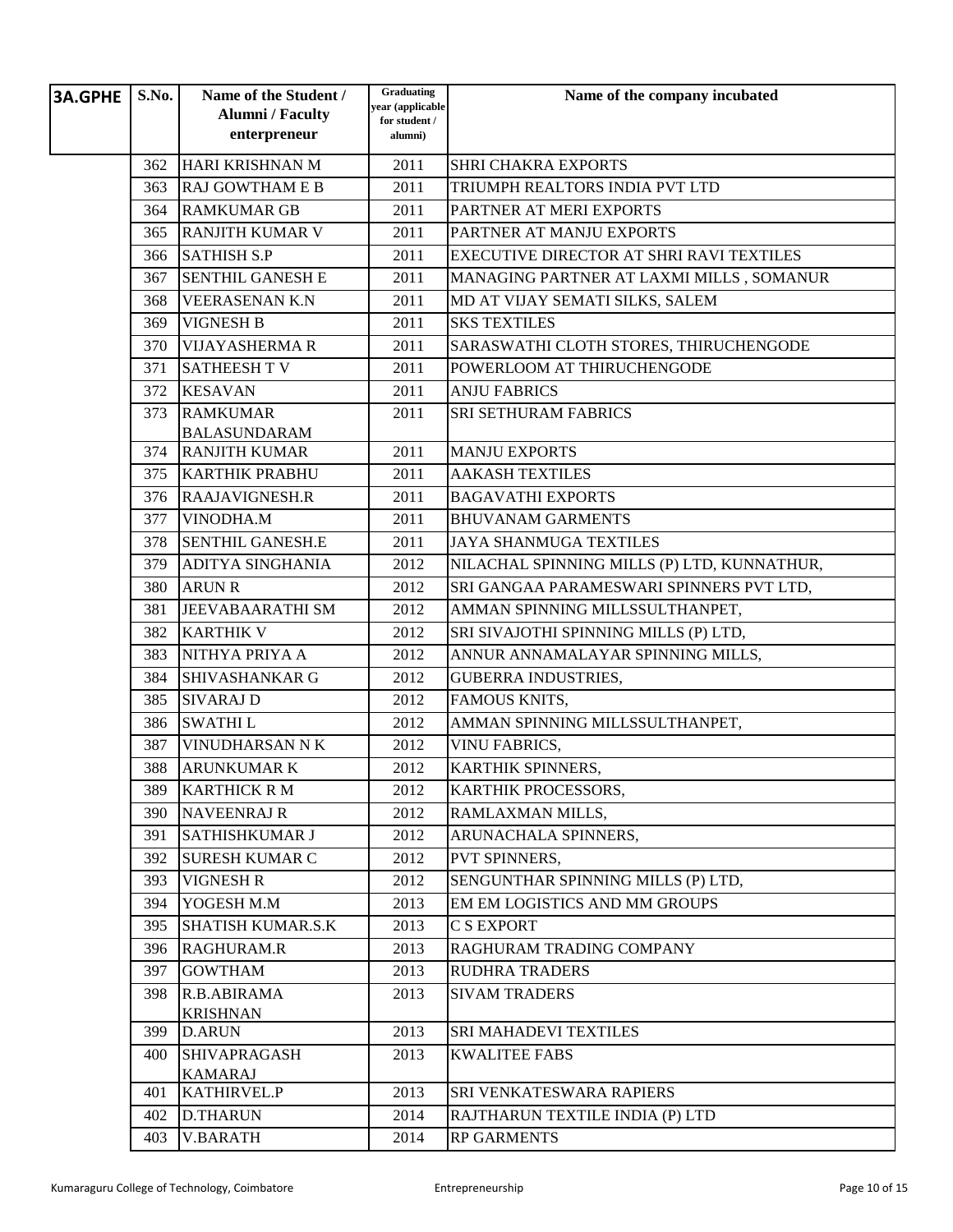| <b>3A.GPHE</b> | S.No. | Name of the Student /<br><b>Alumni</b> / Faculty<br>enterpreneur | Graduating<br>year (applicable<br>for student /<br>alumni) | Name of the company incubated         |
|----------------|-------|------------------------------------------------------------------|------------------------------------------------------------|---------------------------------------|
|                | 404   | MOHANRAJ.P                                                       | 2014                                                       | PGS SPINNING MILLS                    |
|                | 405   | <b>G.SANGEETH</b>                                                | 2014                                                       | <b>AATHIVELAN MILLS</b>               |
|                | 406   | <b>N.SELVAKUMAR</b>                                              | 2014                                                       | SREE SELVANAYAKI TEXTILE MILL         |
|                | 407   | <b>S.YUVARAJ</b>                                                 | 2014                                                       | <b>KALAIMAGAL TEX</b>                 |
|                | 408   | <b>GOWTHAM RAJU</b>                                              | 2014                                                       | <b>KRISHNA TEXTILES</b>               |
|                | 409   | JANARTHANAN.K.P                                                  | 2014                                                       | <b>TRANSPORT SERVICE</b>              |
|                | 410   | NAVANEETH.A.D                                                    | 2014                                                       | PREMIER ROTARY SCREEN PRINTING        |
|                | 411   | <b>SANJEEV RAJ</b>                                               | 2015                                                       | <b>SHANMUGAM COTTON FABRICS</b>       |
|                | 412   | <b>J.NAVEEN</b>                                                  | 2015                                                       | <b>TEXCITY APPARELS</b>               |
|                | 413   | <b>D.GOKUL RAJA</b>                                              | 2015                                                       | RP TEX AND AUTOLOOMS                  |
|                | 414   | <b>P.KANNAN</b>                                                  | 2015                                                       | <b>KNR OIL MILLS</b>                  |
|                | 415   | P.MYILRAJ                                                        | 2015                                                       | <b>PVM GARMENTS</b>                   |
|                | 416   | PREETI.B                                                         | 2015                                                       | <b>VISHAL TEX</b>                     |
|                | 417   | <b>RAJKUMAR.T</b>                                                | 2015                                                       | <b>COCONUT FARM</b>                   |
|                | 418   | PRAVINKUMAR.S                                                    | 2015                                                       | <b>KARPAGAM TEX</b>                   |
|                | 419   | <b>SUBHASHINI.R</b>                                              | 2015                                                       | <b>KVR GARMENTS</b>                   |
|                | 420   | <b>GOKULPRASANTH R</b>                                           | 2016                                                       | <b>GOKUL FINANCE</b>                  |
|                | 421   | <b>KARTHIK M</b>                                                 | 2016                                                       | SRI MAHALAKSHMI TEXTILES              |
|                | 422   | <b>KARTHIKEEYAN S</b>                                            | 2016                                                       | <b>MANISH CREATION</b>                |
|                | 423   | MOHANA PRIYA C                                                   | 2016                                                       | AK APPARELS.TIRUPUR                   |
|                | 424   | <b>MOHANARAJAN K U</b>                                           | 2016                                                       | <b>KUMAR TEXTILES</b>                 |
|                | 425   | <b>NANDA KUMAR K</b>                                             | 2016                                                       | SRI BALAJI MURUGAN TEXTILES           |
|                | 426   | PINGALAN K                                                       | 2016                                                       | <b>KALINAM ENTERPRISES</b>            |
|                | 427   | PRADEEP KUMAR V                                                  | 2016                                                       | <b>KAICO IMPEX</b>                    |
|                | 428   | <b>RAJKUMAR S</b>                                                | 2016                                                       | <b>GEMINI TEXTILE</b>                 |
|                | 429   | <b>SOWNDARK</b>                                                  | 2016                                                       | <b>SRI VIKNESH TEX</b>                |
|                | 430   | SRIHARIKRISHANA K                                                | 2016                                                       | <b>CHENNAI FABS</b>                   |
|                | 431   | <b>SUBHA AARTHI V</b>                                            | 2016                                                       | <b>MANI'S TEX</b>                     |
|                | 432   | <b>SURESH P</b>                                                  | 2016                                                       | WINS INTERNATIONAL                    |
|                | 433   | <b>MALAIYAPPASAMY S</b>                                          | 2016                                                       | <b>DHANAM FINANCE</b>                 |
|                | 434   | <b>MANOJ PRABAKARAN V</b>                                        | 2016                                                       | <b>AMMAN FINANCE</b>                  |
|                | 435   | HARIPRAKASH V                                                    | 2016                                                       | <b>VENKATAPATHI GINNERS</b>           |
|                | 436   | <b>MOHANRAJ R</b>                                                | 2016                                                       | <b>GETIN MENS GARMENTS</b>            |
|                | 437   | <b>RAMAKRISHNA</b><br>PRASAD.M                                   | 2007                                                       | <b>SREE SARASWATHY TEXTILES</b>       |
|                | 438   | <b>MADHU SUDHAN M</b>                                            | 2008                                                       | <b>RICHMOND EXPORTS</b>               |
|                | 439   | <b>KARTHIK KUMAR</b><br><b>SUNDARARAJ</b>                        | 2006                                                       | SIVSHREE MEDITTEX (INDIA) PVT LTD     |
|                | 440   | <b>D.VINODKUMAR</b>                                              | 2006                                                       | K.T .SPINNING MILL                    |
|                | 441   | N.KRISHNA KUMAR                                                  | 2013                                                       | <b>HINDUSTAN TEXTILES</b>             |
|                | 442   | <b>V.SOUNDAR</b>                                                 | 2008                                                       | <b>BHARANI COTTON MILLS</b>           |
|                | 443   | <b>DINESH KUMAR.M</b>                                            | 2007                                                       | SAKTHIDARAN SPINTEX MILLS PVT.LTD.    |
|                | 444   | <b>BALASUBRAMANIAM.T</b>                                         | 2007                                                       | SREE RAJASEKAR SPINNING MILLS PVT LTD |
|                | 445   | <b>K.P.ARUNKUMAR</b>                                             | 2008                                                       | <b>ESSPEE KUMARAN TEXTILES</b>        |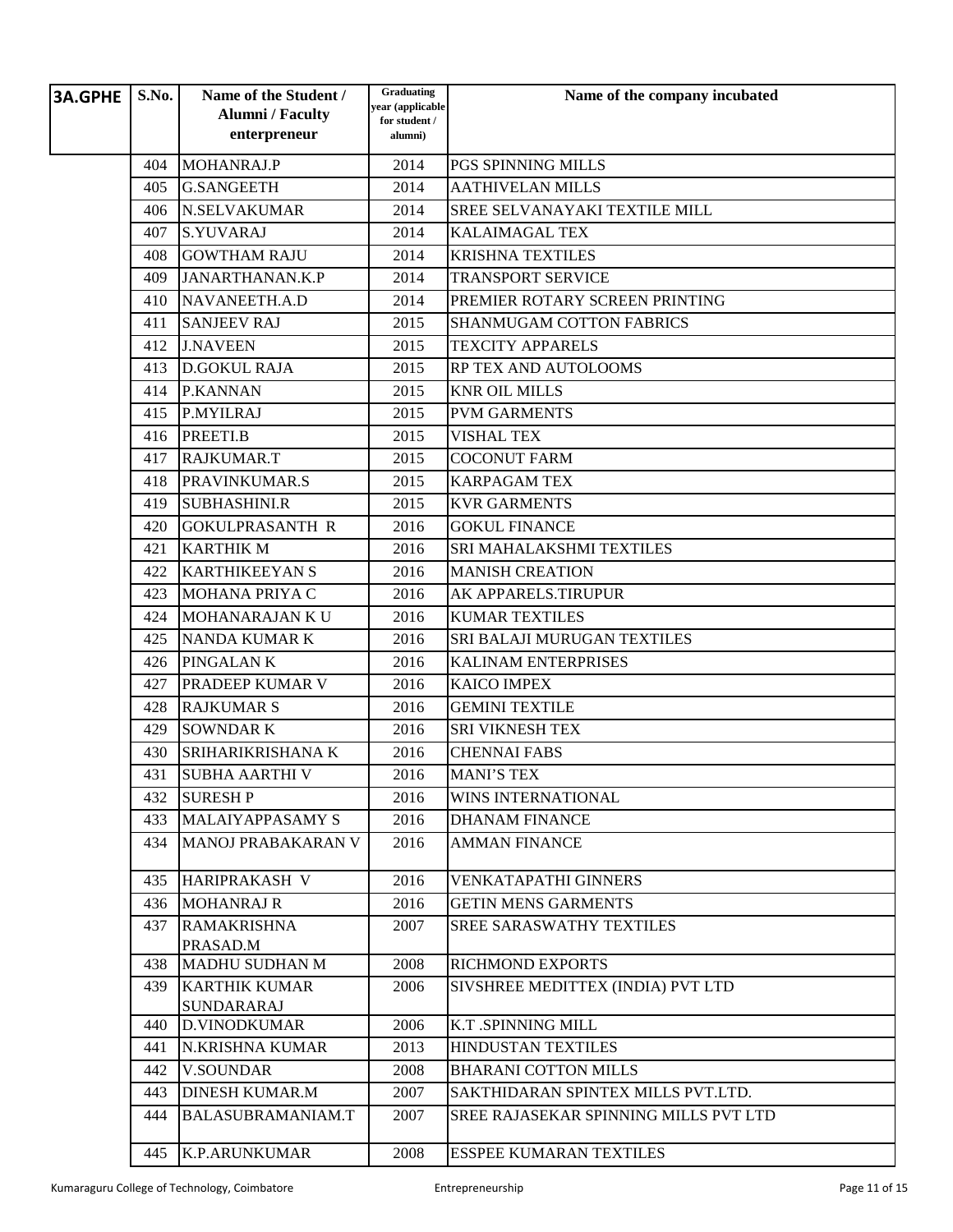| <b>3A.GPHE</b> | S.No. | Name of the Student /                             | Graduating<br>year (applicable | Name of the company incubated                     |
|----------------|-------|---------------------------------------------------|--------------------------------|---------------------------------------------------|
|                |       | <b>Alumni</b> / Faculty                           | for student /                  |                                                   |
|                |       | enterpreneur                                      | alumni)                        |                                                   |
|                | 446   | <b>R.DURAIARUN</b>                                | 2008                           | POOMEX CLOTHING COMPANY                           |
|                | 447   | <b>M.KARTHICK</b>                                 | 2008                           | <b>RICHMOND EXPORTS</b>                           |
|                | 448   | MANIKANDAN.C                                      | 2008                           | PPK TEX                                           |
|                | 449   | <b>SANGEETH</b>                                   | 2008                           | YELLOW BEE APPARELS                               |
|                | 450   | SANTHOSH.M                                        | 2008                           | HARIKRISHNA SPINNING MILLS (P) LTD                |
|                | 451   | <b>SATHYA PRAKASH</b><br><b>BALASUBRAMANIAM</b>   | 2008                           | SRI RAMAVILAS MILLS, ARUPUKOTAI                   |
|                | 452   | VIGNESH DHAYANIDHY                                | 2008                           | <b>SPECTRUM DYEING</b>                            |
|                | 453   | <b>VIJAYAKUMAR.S</b>                              | 2012                           | PRAKASH COTEX INDIA LTD                           |
|                | 454   | <b>S.VENKATESH</b>                                | 2015                           | <b>SUNLAND AUTO (P) LTD</b>                       |
|                | 455   | <b>G.KATHICK</b>                                  | 2015                           | SRI RANGA VILAS DEPARTMENTAL STORE                |
|                | 456   | <b>MAKINENI PREM CHAND</b>                        | 2015                           | <b>KAMAPALLI GRANITES</b>                         |
|                | 457   | R. KOUSIK                                         | 2009                           | <b>HEALTHO5 SOLUTIONS</b>                         |
|                | 458   | R. KOUSIK                                         | 2009                           | <b>SPHATA SYSTEMS</b>                             |
|                | 459   | L.BOOPATHY                                        | 2009                           | <b>KOVAI LITHO PRESS</b>                          |
|                | 460   | P.A. ARUL KUMAR                                   | 2008                           | PRO YUGA TECHNOLOGIES PRIVATE LIMITED             |
|                | 461   | <b>S.PALANISAMY</b>                               | 2015                           | <b>DBX INFO SERVICES</b>                          |
|                | 462   | <b>K.RAGUVARAN</b>                                | 2015                           | <b>DBX INFO SERVICES</b>                          |
|                | 463   | <b>S.RAM KUMAR</b>                                | 2015                           | SRI SELVANAYAGI AMMAN TYRES                       |
|                | 464   | R. NEELAKANDAN                                    | 2016                           | <b>ESOFTCUBES TECHNOLOGIES</b>                    |
|                | 465   | P. MOHANPRABU                                     | 2016                           | <b>KINGS PRINTERS</b>                             |
|                | 466   | K. RAJESHKUMAR                                    | 2016                           | SRI SENTHUR AGENCY                                |
|                | 467   | <b>B. PRABAHARAN</b>                              | 2016                           | <b>SELVA MARUTHI AGENCIES</b>                     |
|                | 468   | <b>S. NAVEEN PRASANTH</b>                         | 2004                           | <b>SANTHILAG TECHNOSOFT</b>                       |
|                | 469   | <b>RAJESH KUMAR</b>                               | 2004                           | <b>SRI SAI AGENCIES</b>                           |
|                | 470   | <b>V. DINESH PRASAD</b>                           | 2004                           | HOTEL ROYAL CASTLE INN                            |
|                | 471   | C. JITHENDRAN NAGA<br><b>REDDY</b>                | 2004                           | NAG PROJECTS PRIVATE LIMITED                      |
|                | 472   | A. BALAJI                                         | 2004                           | <b>SHAMLA TECH SOLUTIONS PRIVATE LIMITED</b>      |
|                | 473   | <b>JAGADEESHKUMAR P</b>                           | 2007                           | <b>JNM INNOVATIVE SOLUTIONS</b>                   |
|                | 474   | <b>ARUN BHARATH .S AND</b><br><b>GIRIDHARAN.R</b> | 2007                           | TOURISIM                                          |
|                | 475   | <b>ABISHEK PAUL</b><br><b>JACKSON F</b>           | 2010                           | <b>BENGLEN PUBLIC SCHOOL</b><br><b>COIMBATORE</b> |
|                | 476   | <b>PRAHADEESH B</b>                               | 2010                           | <b>S.L.ENGINEERING WORKS</b>                      |
|                | 477   | <b>GANESH KARTHICK M</b>                          | 2011                           | <b>MEIPORUL TRUST</b>                             |
|                | 478   | <b>GOWTHAM RAJ</b>                                | 2012                           | <b>GOWTHAM POULTRY FARMS</b>                      |
|                | 479   | <b>AAKASH</b>                                     | 2013                           | APPHUB TECHNOLOGIES LLP                           |
|                | 480   | <b>DEEPAK</b>                                     | 2013                           | <b>SVR TRADERS</b>                                |
|                | 481   | <b>RAMKUMAR</b>                                   | 2013                           | <b>GETEX</b>                                      |
|                | 482   | <b>SURIYA KANTH</b>                               | 2013                           | <b>ABITO APPARELS</b>                             |
|                | 483   | <b>SANJANA</b>                                    | 2015                           | VIVEKAM SENIOR SECONDARY SCHOOL                   |
|                | 484   | <b>JAGADISHKUMAR B</b>                            | 2016                           | <b>SRI SELVALAKSHMI BAKERY</b>                    |
|                | 485   | <b>KUMARAVEL S</b>                                | 2016                           | <b>SHRI KANIMAR TRANSPORT</b>                     |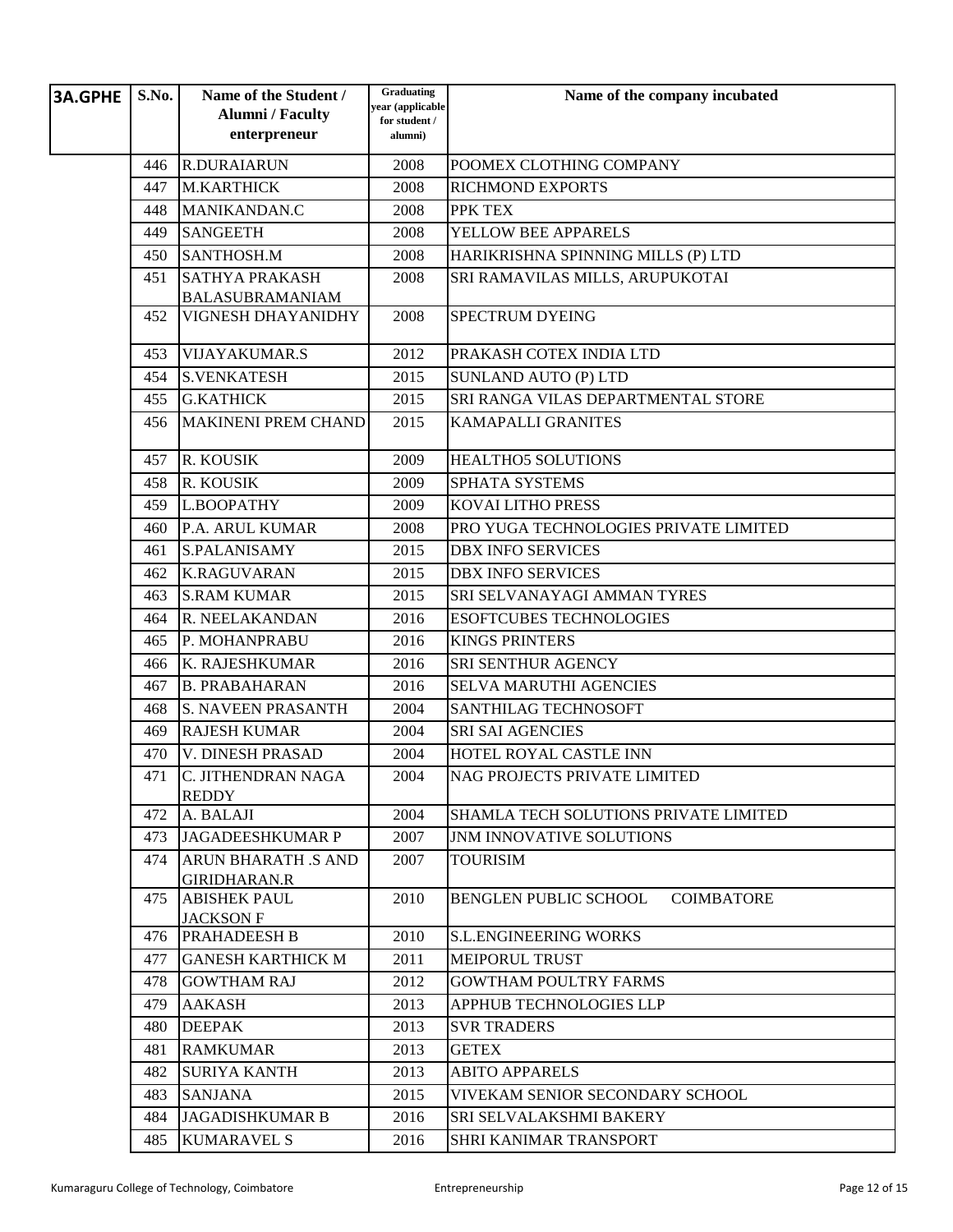| <b>3A.GPHE</b> | S.No. | Name of the Student /<br><b>Alumni</b> / Faculty | Graduating<br>year (applicable | Name of the company incubated          |
|----------------|-------|--------------------------------------------------|--------------------------------|----------------------------------------|
|                |       | enterpreneur                                     | for student /<br>alumni)       |                                        |
|                | 486   | <b>MANOJ KUMAR K</b>                             | 2016                           | <b>SRI SUDHAKAR TRADERS</b>            |
|                | 487   | <b>JAIHIND J</b>                                 | 2016                           | <b>LOTUS AGENCIES</b>                  |
|                | 488   | <b>SIVAE</b>                                     | 2016                           | <b>MAN KNITS</b>                       |
|                | 489   | <b>ABDUL SIDDIK.J</b>                            | 2012                           | <b>ANSAAR SHED'S &amp; DECORS</b>      |
|                | 490   | KALPANA.S.K                                      | 2012                           | <b>SAMSUNG MOBILE SHOP</b>             |
|                | 491   | <b>KIRAN KUMAR</b>                               | 2012                           | <b>DHAKSHA SRI JEWEL</b>               |
|                | 492   | <b>ARUL BALAJI</b>                               | 2013                           | <b>JAYA COFFEE</b>                     |
|                | 493   | PERIASAMY P.                                     | 2014                           | <b>SIBA HYPERMARKET</b>                |
|                | 494   | PRADEEP NAVIN RAJ A.                             | 2014                           | <b>RAJ PAPER MART</b>                  |
|                | 495   | <b>BALASINGAM</b>                                | 2014                           | <b>RAINBOW CREATIONS</b>               |
|                | 496   | RANJITH.T                                        | 2014                           | <b>SRI VIGNESH TILES</b>               |
|                | 497   | <b>SANTHOSH KUMAR .S</b>                         | 2014                           | <b>VELMURUGAN TRADERS</b>              |
|                | 498   | <b>SANTHOSH</b><br>SUBRAMANIAM.N                 | 2014                           | SRI BALAJ METAL INDUSTRY,              |
|                | 499   | <b>VINOTH BABU.S</b>                             | 2014                           | LEADER RUBBER PRODUCTS,                |
|                | 500   | <b>ARUN BALAN</b>                                | 2014                           | KUMARAN ELECTRONICS,                   |
|                | 501   | <b>SOWDEESWARAN</b>                              | 2014                           | SOWDAMGI MORDERN RICE MILL             |
|                | 502   | <b>CHANDRAVEL</b>                                | 2014                           | VIRAM MURUGAN SOAP SHOP                |
|                | 503   | <b>DINESH M</b>                                  | 2014                           | <b>MK FASHIONS</b>                     |
|                | 504   | <b>VISHNU M NAMBIAR</b>                          | 2014                           | MONSTER FITNESS STUDIO                 |
|                | 505   | KANAGARAJ ABINESH B.                             | 2015                           | <b>GANAPATHY STORES</b>                |
|                | 506   | RAJESH A.                                        | 2015                           | LOTUS TEX,                             |
|                | 507   | SHARATAMBAL                                      | 2015                           | ONNIDROPS,                             |
|                | 508   | PAVITHRA DEVI B.                                 | 2015                           | <b>SILK THREAD JEWELLERY</b>           |
|                | 509   | <b>SIVA BALA MURUGAN</b>                         | 2015                           | SIR MUTHU KRISHNAN AGENCIES            |
|                | 510   | PON SRAVANAN                                     | 2015                           | MATHESWARA TEXTILES,                   |
|                | 511   | <b>PRATHIP S</b>                                 | 2015                           | <b>SHT BUILDING AND CONSTRUCTIONS</b>  |
|                | 512   | <b>SATHIYAN</b>                                  | 2015                           | SRI PALANI AANDAVAR AND CO,            |
|                | 513   | <b>PADMAPRIYA SKS</b>                            | 2015                           | <b>VALARMATHY HATCHERY</b>             |
|                | 514   | <b>SELVA KUMAR</b>                               | 2016                           | MUHURTHAM EVENT MANAGEMENT,            |
|                | 515   | <b>MANOJ KUMAR V</b>                             | 2016                           | SRI ANNALAKSHMI CATERING               |
|                | 516   | <b>VIVEK</b>                                     | 2015                           | ART KG,                                |
|                | 517   | <b>SANTHOSH A</b>                                | 2016                           | <b>AS ENTERPRISES</b>                  |
|                | 518   | <b>ARUN PRASHANTH S</b>                          | 2016                           | <b>SRI VINAYAKA MILLS</b>              |
|                | 519   | <b>JAIPRAKASH R</b>                              | 2016                           | JPR ENTERPRISES P LTD                  |
|                | 520   | <b>MANOJ KUMAR V</b>                             | 2016                           | SRI ANNALAKSHMI CATERING               |
|                | 521   | <b>HARISH B</b>                                  | 2016                           | SRI KRISHNA TECHNO COMPONENTS PVT LTD. |
|                | 522   | <b>KARTHIK S</b>                                 | 2014                           | <b>KAVITHA ENGG WORKS</b>              |
|                | 523   | <b>KANIMOZHI</b>                                 | 2014                           | KSTE ENGINEERING PRODUCTS,             |
|                | 524   | HARI PRAKASH L                                   | 2014                           | <b>SUBHA SPINNING</b>                  |
|                | 525   | SOWMYA S                                         | 2016                           | <b>SADA SIVA TYPE OFFICE</b>           |
|                | 526   | SARAVANAN T.K.                                   | 2013                           | <b>MANI LORRY BOIOKIN</b>              |
|                | 527   | DINESH P.                                        | 2014                           | BEYOND ZERO SOFTWARE SOLUTIONS         |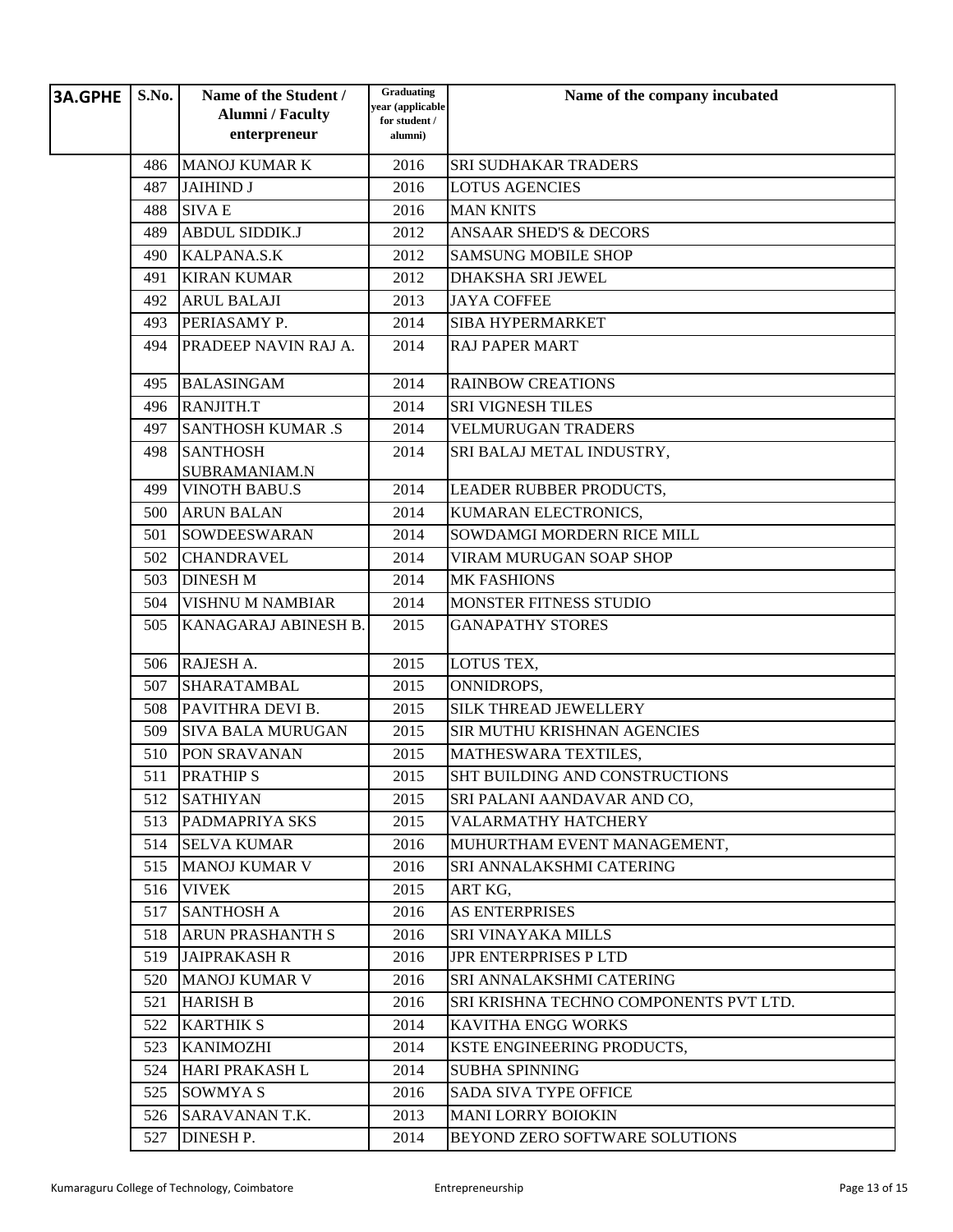| <b>3A.GPHE</b> | S.No. | Name of the Student /<br><b>Alumni</b> / Faculty | Graduating<br>year (applicable<br>for student / | Name of the company incubated                                               |
|----------------|-------|--------------------------------------------------|-------------------------------------------------|-----------------------------------------------------------------------------|
|                |       | enterpreneur                                     | alumni)                                         |                                                                             |
|                | 528   | <b>SURABHI</b>                                   | 2016                                            | <b>SRI SAKTHI HARDWARES</b>                                                 |
|                | 529   | <b>ABDUL SIDDIK.J</b>                            | 2012                                            | ANSAAR SHED'S & DECORS, UDUMALPET,                                          |
|                |       |                                                  |                                                 | 9943500607, ABDULSIDDIK@GMAIL.COM                                           |
|                | 530   | KALPANA.S.K                                      | 2012                                            | N COMPUTING, COIMBATORE, 9655245320,                                        |
|                |       |                                                  |                                                 | SKKALPANA30@GMAIL.COM                                                       |
|                | 531   | <b>KIRAN KUMAR</b>                               | 2012                                            | DHAKSHA SRI JEWEL, COIMBATORE.                                              |
|                |       |                                                  |                                                 | 9942022234, KIRANKUMARKCT@GMAIL.COM                                         |
|                | 532   | <b>ARUL BALAJI</b>                               | 2013                                            | PIX PARKER, BANGALORE, 9894845547,                                          |
|                |       |                                                  |                                                 | ABPIXY@GMAIL.COM                                                            |
|                | 533   | PERIASAMY P.                                     | 2014                                            | SIBA HYPERMARKET, 9486861157,                                               |
|                |       |                                                  |                                                 | PERIASAMY1510@GMAIL.COM                                                     |
|                | 534   | PRADEEP NAVIN RAJ A.                             | 2014                                            | VICTORY AGENCIES, 9566618218, NAVIN6891@GMAIL.COM                           |
|                | 535   | <b>BALASINGAM</b>                                | 2014                                            | RAINBOW CREATIONS, 9791301264                                               |
|                | 536   | RANJITH.T                                        | 2014                                            | SRI VIGNESH TILES, 7200830005,                                              |
|                |       |                                                  |                                                 | RANJITHT05@GMAIL.COM                                                        |
|                | 537   | <b>SANTHOSH KUMAR .S</b>                         | 2014                                            | VELMURUGAN TRADERS, 8870755446,                                             |
|                |       |                                                  |                                                 | CHANDUSANTHOSH91@GMAIL.COM                                                  |
|                | 538   | SANTHOSH SUBRAMANIA                              | 2014                                            | SRI BALAJ METAL INDUSTRY,                                                   |
|                |       |                                                  |                                                 | GOBICHETTYPALAYAM, 9944587048,                                              |
|                |       | <b>VINOTH BABU.S</b>                             |                                                 | SANTHOSH20SREC@GMAIL.COM                                                    |
|                | 539   |                                                  | 2014                                            | LEADER RUBBER PRODUCTS, MADURAI,<br>9047165602, VINSIV65602@GMAIL.COM       |
|                | 540   | <b>ARUN BALAN</b>                                | 2014                                            | KUMARAN ELECTRONICS, SALEM, 9944020770                                      |
|                |       | <b>SOWDEESWARAN</b>                              |                                                 |                                                                             |
|                | 541   |                                                  | 2014                                            | SOWDAMGI MORDERN RICE MILL, DINDUGAL, 9566512270,<br>ESWARANMADDY@GMAIL.COM |
|                | 542   | <b>CHANDRAVEL</b>                                | 2014                                            | VIRAM MURUGAN SOAP SHOP, MADURAI, 9790768686,                               |
|                |       |                                                  |                                                 | HANDRAVEL.PAZHANIKUMAR@GMAIL.COM                                            |
|                | 543   | <b>DINESH M</b>                                  | 2014                                            | MK FASHIONS, 9894592921, MKFASHIONSS@GMAIL.COM                              |
|                | 544   | <b>VISHNU M NAMBIAR</b>                          | 2014                                            | MONSTER FITNESS STUDIO, TRIPUR, CHENNAI, APPAREL                            |
|                |       |                                                  |                                                 | GLOBAL, TRIPUR, FEELGOOD.IN                                                 |
|                | 545   | KANAGARAJ ABINESH B.                             | 2015                                            | GANAPATHY STORES, COIMBATORE, 9600886255,                                   |
|                |       |                                                  |                                                 | KANAGARAJABINESH03@GMAIL.COM                                                |
|                | 546   | RAJESH A.                                        | 2015                                            | LOTUS TEX, COIMBATORE, 8883303383,                                          |
|                |       |                                                  |                                                 | RAJESHYOYO@GMAIL.COM                                                        |
|                | 547   | SHARATAMBAL                                      | 2015                                            | ONNIDROPS, COIMBATORE,                                                      |
|                |       |                                                  |                                                 | 9750279747, SHARATASELVAM@GMAIL.COM                                         |
|                | 548   | PAVITHRA DEVI B.                                 | 2015                                            | SILK THREAD JEWELLERY, COIMBATORE, 9047029918,                              |
|                |       |                                                  |                                                 | DEVIPAVITHRA462@GMAIL.COM                                                   |
|                | 549   | <b>SIVA BALA MURUGAN</b>                         | 2015                                            | SIR MUTHU KRISHNAN AGENCIES, 9790093532,                                    |
|                |       |                                                  |                                                 | SIVABALAMURUGAN@GMAIL.COM                                                   |
|                | 550   | PON SRAVANAN                                     | 2015                                            | MATHESWARA TEXTILES, AVINASHI, 9940707199,                                  |
|                |       |                                                  |                                                 | PONSARAVANAN5589@GMAIL.COM                                                  |
|                | 551   | <b>PRATHIP S</b>                                 | 2015                                            | SHT BUILDING AND CONSTRUCTIONS, SALEM,                                      |
|                |       |                                                  |                                                 | 9965061000, PRATHIP3225@GMAIL.COM                                           |
|                | 552   | <b>SATHIYAN</b>                                  | 2015                                            | SRI PALANI AANDAVAR AND CO,                                                 |
|                | 553   | PADMAPRIYA SKS                                   | 2015                                            | 9688820240, SATHYANSSS@YAHOO.CO.IN                                          |
|                |       |                                                  |                                                 | VALARMATHY HATCHERY, 9965565659,<br>PADMASHANMUGAM@GMAIL.COM                |
|                | 554   | <b>SELVA KUMAR</b>                               | 2016                                            | MUHURTHAM EVENT MANAGEMENT, COIMBATORE,                                     |
|                |       |                                                  |                                                 | 8012125702, SELVAGCT@GMAIL.COM                                              |
|                |       |                                                  |                                                 |                                                                             |